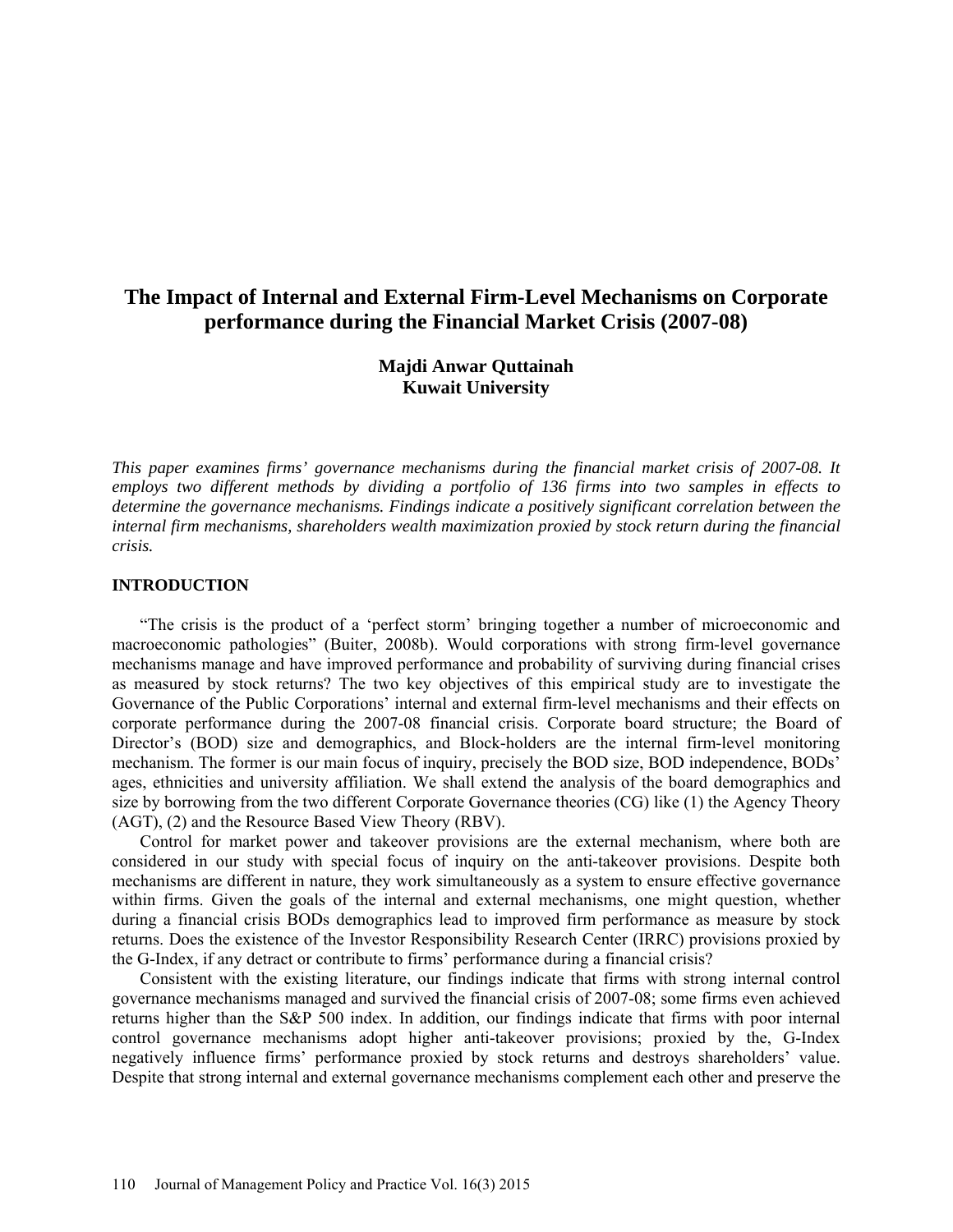value of the firm and shareholders value during uncertainty, the G-Index has a statistically negative and significant influence.

The rest of the paper proceeds as follows. Section II provides theory development  $\&$  a review the relevant literature. Section III describes our data and methodology. In Section IV, present our empirical results and robustness checks. Finally, the concluding remarks are reported in Section V.

### **THEORY DEVELOPMENT & LITERATURE REVIEW**

#### **Internal Firm-Level Mechanism and Corporate Performance**

Our theory development for the internal firm-level mechanisms follows Nicholson and Kiel (2004). They develop a theoretical model that links; the internal firm-level mechanism, precisely the board characteristics and its impact on corporate performance. They base and exemplify their model on BODs' roles and responsibilities and how both interact to improve and impact corporate performance. The model includes four major roles and responsibilities for the BODs. They are (1) control and monitor, (2) providing access to resources, (3) planning and strategizing, and (4) advice and counsel.

First, monitoring and controlling should be a priority because it measures the decision of agents (Fama and Jensen, 1983). A key determinant of the BOD's role is to delegate responsibilities and monitor those responsibilities delegated to the management and ensure that management is not deviating from implementing and deploying the BOD's strategies. Second, the Resource Based View proponents recommend a higher proportion of independent directors for the improved network and interlocks effects allowing for greater resources. Peffer (1972, 1973) and Peffer and Salancik (1978) propose that an independent director reflects firms' strategic contingencies in operations that are defined as a major variable, which constitute a crucial role in determining the effectiveness and survival of a company especially during uncertainties. Pfeffer and Salancik (1978) further explain that contingency is conditioned by organizational outcomes that are based on interdependence. The outcome interdependence and behavior interdependence are themselves independent; and can occur jointly or separately (Peffer and Salancik, 1978). Since "interdependence is a consequence of the open-systems nature of organizations, or the fact that organizations must transact with elements of the environment in order to obtain the resources necessary for survival" (Pfeffer and Salancik, 1978). Finding an appropriate independent director serving on the BOD is of importance especially during uncertainties and crises to enable appropriate extraction of necessary external resources, which according to Peffer (1972, 1973) and Peffer and Slancik (1978), help in the survival of the firm. Another important element that the RBV stresses is the necessity to select outside directors with interlocks capabilities. Furthermore, the broader inter-organizational network literature has largely examined the positive effects of inter-organizational ties (Zaheer and Bell, 2005).

Third, the role focuses on the degree of involvement in the strategizing process that is unique to the BODs. The BOD takes an active role as independent thinkers in shaping the strategic directions of their organization (Walsh and Seward, 1990; Davis and Thompson, 1994). In other words, the BOD will be responsible for monitoring and influencing the strategy rather than implementing the strategic decisions (Forbes and Milliken, 1999). Their role leans towards guidance to the top management rather than setting up the actual strategy (Ingley and Van der Walt, 2001). Herman (1981) documents the importance that BODs do not satisfy the management requirements in any way that might turn their role to one that becomes passive and within the purpose of this empirical paper, we extend this especially during a period of uncertainty or financial crisis. Quality decision-making depends on the volume, the relevancy and the quality of information collected. Therefore, third role emphasizes the area where the CEO and executive members should be responsible for making information available to the board, which is always viewed as a challenge to the quality of monitoring and decision-making of the independent directors (Nowak and McCabe, 2003).

Fourth, recent studies emphasize upon the importance of the advising and counseling roles, not merely the monitoring role that independent directors perform (e.g., Adams and Ferreira (2007), Agrawal and Knoeber (2001), and Coles, Daniel, and Naveen (2008)). For example, Dalton et al. (1999) argue "outside directors provide a quality of advice to the CEO otherwise unavailable from corporate staff."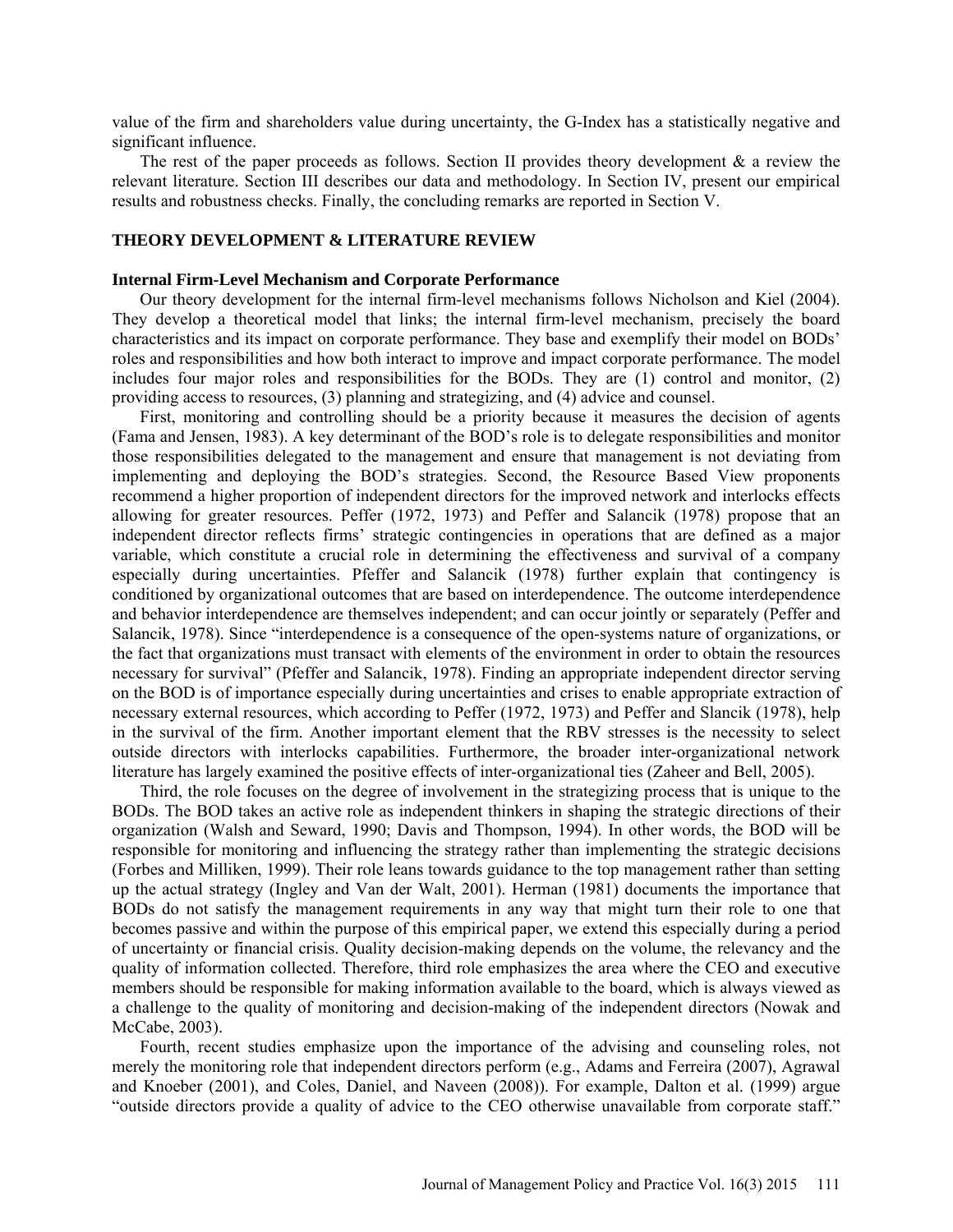Adams and Ferreira (2007), document that independent directors spend a substantial proportion of their time advising and counseling rather than monitoring and controlling. As both are independent directors and are specialized expertise in their fields, academic directors are seen as a unique group of BOD members that provide superior advising and counseling abilities that affect board efficacy, and, sequentially, firm performance. Recent studies emphasize the importance of the advisory and counseling roles performed by BODs (e.g., Adams and Ferreira (2007), and Coles, Daniel, and Naveen (2008)).

In addition to the advice and counseling, Demb and Neubauer (1992) document a finding in their survey that "setting the strategic direction of the company" is one of a board's most important jobs and independent directors spend most of their time advising rather than monitoring management (Adams and Ferreira, 2007). Hence, university affiliated directors are expertise in their research fields, and are able to provide the management with exceptional advice and counseling to make the right decisions in uncertain or complex business environments, and they can provide opinions and solutions whenever a problem escalates. Consequently, the ''CEO may choose an outside director who will give good advice and counsel, who can bring valuable experience and expertise to the board'' (Hermalin and Weisbach, 1988). University affiliated BOD members are therefore important source of providing advice and counsel to the firms on certain business strategies. On the other hand, firms may opt to include academic members to serve on the BOD for the prestige they poses.

In addition, we extend Nicholson and Kiel (2004) model, to include two equally important BODs determinants such as ethnic background and age. Prior studies, document that diversity is of importance to the BOD (internal firm-level mechanisms). Diversities like social diversity, gender diversity and ethnic diversity are crucial factors in influencing BODs' efficacy and simultaneously firm performance (e.g., Anderson, Reeb, Upadhyay, and Zhao (2008), Carter, Betty, and Simpson (2003), and Adams and Ferreira (2008). This diversity theory thus predicts that diverse BOD with academic directors, old directors, and directors with different ethnic backgrounds enrich BOD diversity, improve BOD efficacy, in turn, firm performance.

#### **External Firm-Level Mechanism and Corporate Performance**

External firm-level mechanisms include control for market power and takeover provisions. There are several types of studies that examine the external control mechanisms and efficiency. The first type of studies examines the determinants of market for corporate control does serve to create shareholders wealth. The second type examines market for corporate control efficiency determinants and factors that explain sources of documented wealth gains. The third type, examines the market for corporate control and its ability to compensate for the internal control mechanisms inefficiencies (Walsh and Seward, 1990). This sub-field of the external firm-level mechanism deals with how the market reacts to discipline incompetent and inept managements. This reaction could be in different forms of hostile takeover or mergers and acquisitions.

The purpose of this study is to examine the IRRC takeover provisions adopted by corporations and their effects on the firm value and the stock return. Thus, with higher internal control mechanisms, the more efficient the BODs in conducting their day to day business and, in turn, the effects are reflected on both the value of the firm as well as the stock return. In other words, firms with fewer anti-takeover provisions have higher shareholders rights. We follow two empirical studies, which are Gompers et al. (2003), and Bebchuk et al. (2009). Gompers et al. (2003) conduct an empirical study on 1500 large firms during the 1990s based on IRRC 24 provisions. They find a negative correlation between the external firm-level mechanisms; IRRC provisions, and the firm value. They assemble a governance index to measure the IRRC provisions and their effects on the value of the firm and the stock return. This index is hereinafter is named the GIM index, which exclude firms with dual class stocks. They document that firms with more anti-takeover provisions, are firms with a poorly internal firm-level governance mechanisms. However, with a stronger shareholders rights, have better operating performance, higher market valuation, and more likely to make an acquisition. The study fails to identify which provisions are especially responsible for the identified correlation. We follow the same technique to establish a similar index to enable measuring the IRRC provisions in the aggregate and test whether or not the index have a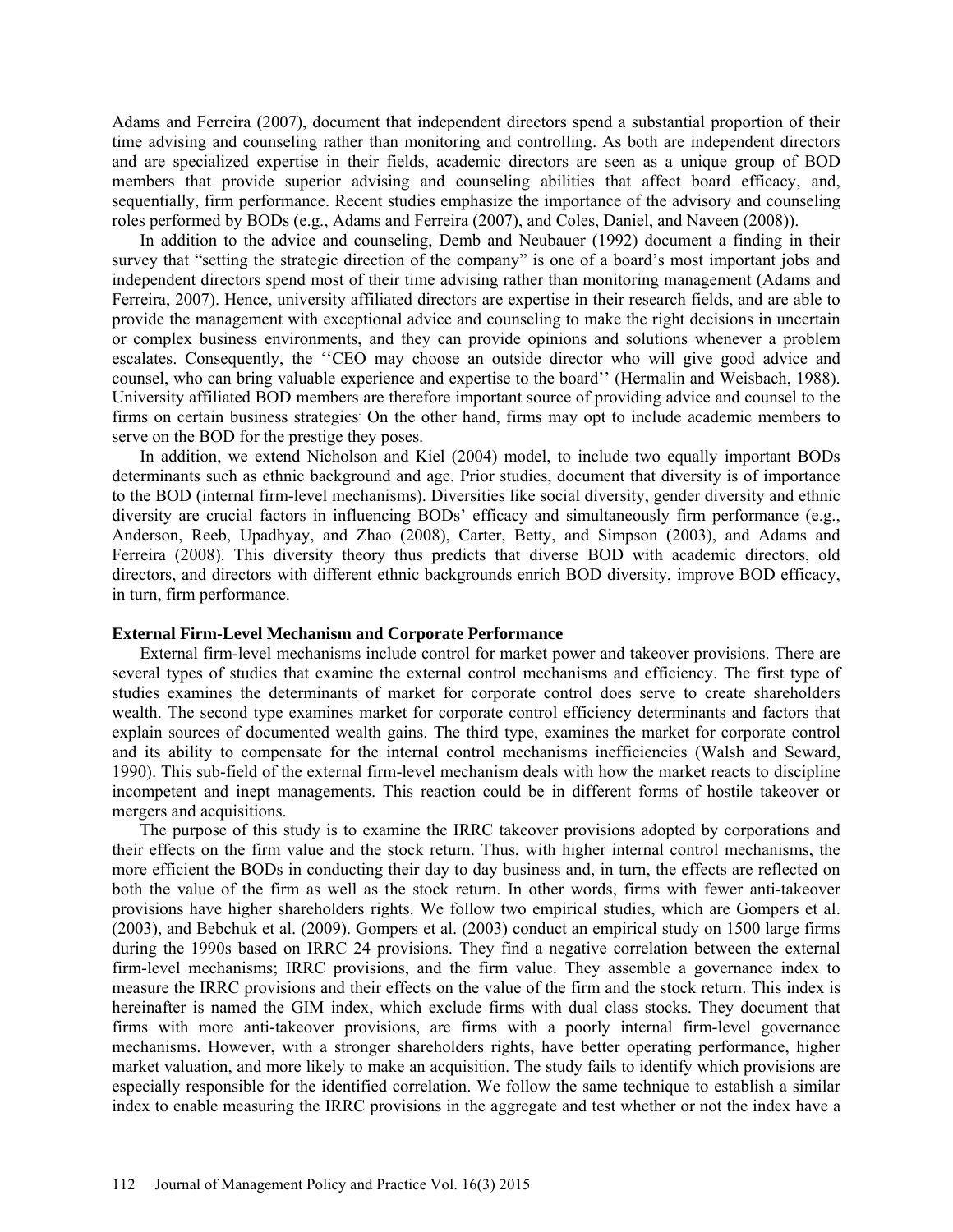negative correlation on a 116 randomly selected companies' value and their stock returns during the financial crisis of 2007-08.

Moreover, Bebchuk et al. (2209) develop an entrenchment index as a refined index to reduce noise of the assembled GIM index by Gompers et al. (2003). They base their index on six IRRC provisions instead of the 24 IRRC provisions that used by Gompers et al. (2003) in assembling their index. They document that the higher the entrenchment index adopted by companies leads to negative abnormal returns and distort firm value during 1990 and 2003. Their index measures the external control mechanisms that are related to the market for corporate control and the possibility of takeover attempts.

Both firm-level mechanisms are complementing each other's once they are equal in propensity. However, Pound (1992) views them as substitutes when the internal mechanisms advance to equipoise any changes in the external mechanism. Therefore, a firm with a strong internal monitoring and external control mechanisms has a comparable quality to firm-level governance mechanisms of a firm with an incompetent monitoring by shareholders and with a low number of anti-takeover provisions. On the one hand, with an appointment of an independent director, Rosenstein et al (1990 & 1996) found a positive and a significant correlation between positive stock returns and the announcement of appointing that director. On the other hand, the returns for an inside director is indistinguishable from zero. Consequently, a firm with a greater BODs' independence is less prone to takeovers (Gillan et al., 2003). Moreover, According to Agarwal and Gort (1996 and 2002) old age provide knowledge, skills, and abilities to "induce organizational decay" (Agarwal and Gort, 1996 and 2002). Furthermore, Gompers et al (2003) and Bebchuk et al. (2209) document that firms with higher IRRC provisions proxied by the GIM index and the entrenchment index weakens firms' value and stock returns. Nevertheless, their use of the firm-level governance mechanisms does not shed light on whether corporations with strong combined firm-level governance mechanisms have the same performance of corporations with only one of these mechanisms during a financial crisis.

#### **METHODOLOGY**

#### **Research Question**

To our knowledge and to the available literature, there has not been a single study that empirically examined both the internal and external firm-level mechanism with special emphases on BODs structure and IRRC anti-takeover provisions during the 2007-08 financial crisis and their effects on firm performance measured by stock return. The objective of the present paper is to fill this gap in several ways. First, it is a comparative and a comprehensive empirical study that investigates both the internal and external control mechanisms that corporations employ and measure their effects during a financial crisis. The central questions in this investigation are (a) Specifically, would BODs demographics lead to improved firm performance proxied by stock return or survive during a financial crisis as measure by stock returns during the 2007-08 financial crisis? Does the existence of the Investor Responsibility Research Center (IRRC) anti-takeover provisions; if any detract or contribute to firms' performance during this financial crisis? Primarily, using governance and director data for a sample of firms whose ticker symbols begin with the letter A, all collected in or applicable to the year 2006. The governance and director data include the IRRC anti-takeover provisions and BOD demographics from the Wharton Research Data Services (WDR). Using CRSP, this data is supplemented with stock prices data for each of the listed companies, obtained for end-of years 2006, 2007 and 2008 (three year-end prices for each company). In addition, dividends data for each stock for all 2007 and 2008 ex-dividend dates along with year-end market (S&P 500 Index) data for 2006 to 2008. Second, this paper links and considers the internal control mechanism the AGT, SDT, and the RBV theories affecting firms performance and stock returns during the 2007-08 financial crisis. Additionally, it links the 28 IRRC anti-takeover provisions to enable examining the external control mechanisms and their effects on both the performance and the stock return of a firm.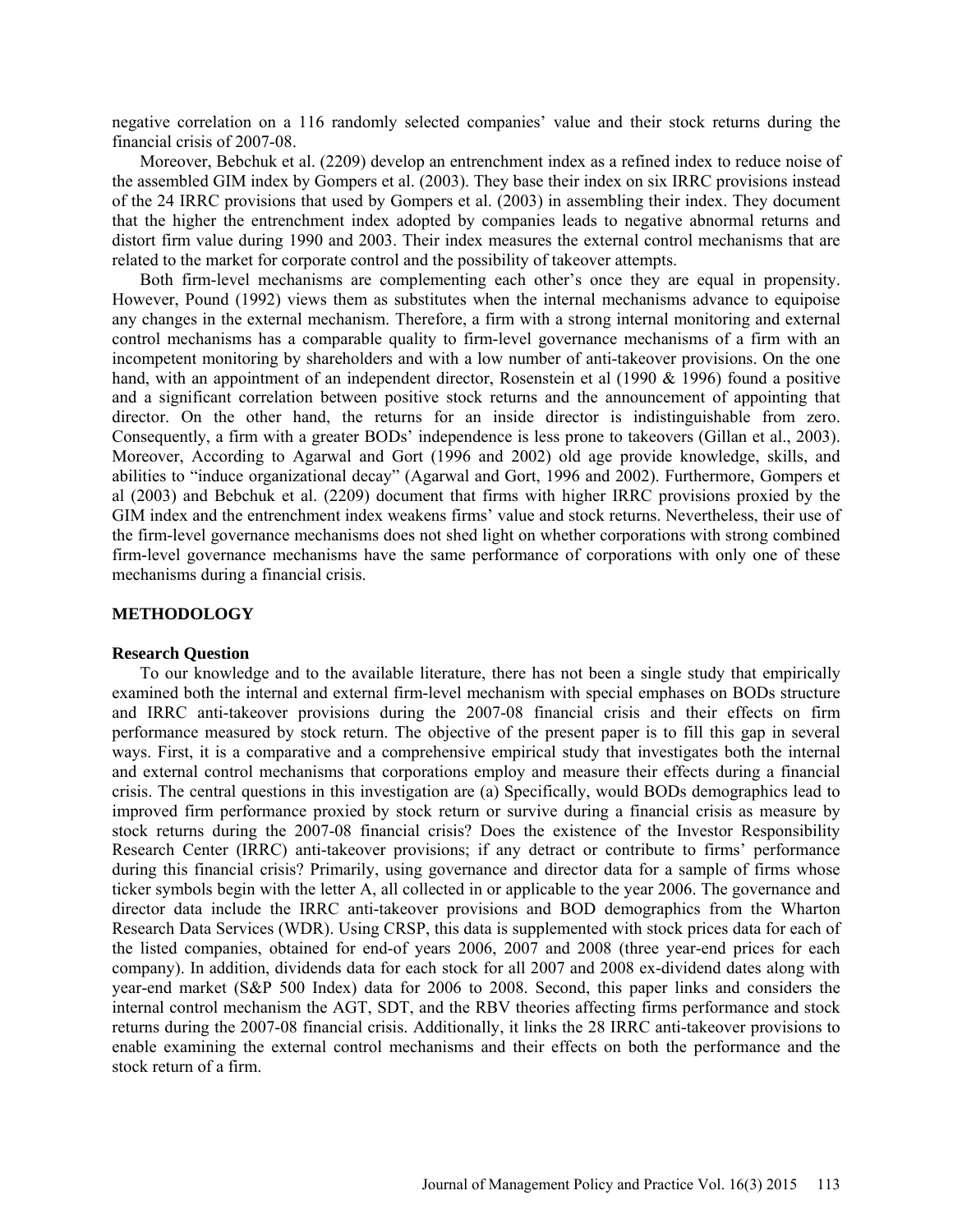#### **Internal Governance Mechanisms; Board Characteristics**

AGT advocates attest that larger firms tend to have larger BODs' size (Fama, 1980). However, there is a cost for such a larger board size, Hermalin et al. (2003) document in a review of empirical studies that board size is negatively related with corporate performance, where Jensen (1993), Yermack (1996) and Eisenberg, Sundgren, and Wells (1998) document that smaller boards are correlated positively with the value of the firm, as measured by Tobin's Q. contrarily to the latter, both the SDT and RBV advocates view larger boards as an opportunity of diversification; having larger board members bring benefit to the firms. Chaganti, Mahajan, and Sharma (1985) document in their study that the size of the board positively correlates with the performance of the firm and thus are less prone to bankruptcies. Dalton et al. (1999) reported their findings that larger boards motivate better environmental links and more expertise. Pfeffer et al. (1978) investigate larger boards and document that larger boards' sizes are associated with better firm performance because they provide necessary resources to the firms, which reduce the dependency between the firm and external contingencies and help the survival of the firm (Pfeffer et al., 1978). Hence, it leads us to hypothesize:

### *H1: The size of the board is positively correlated with firm performance as measured by stock return during a financial crisis.*

AGT proponents, recommend a higher proportion of outside BOD members to insiders. It enables mitigating the Agency problem cost and avoid conflict of interest. RBV proponents share the same view, but for a different reason (improved network and interlocks effects that either the directors and the CEO or both have allowing for greater resources), but STD is inconsistent with both, being more firmly in support of boards consisting of greater proportions of insiders. According to Lorsch and Maclver (1989), the main advantage of inside directors lies within their broad knowledge of organization-specific information. To specify, on issues concerning internal difficulties and organizational strengths and weaknesses, inside directors' input may greatly improve decision-making. Therefore, we would anticipate that:

### *H2: The proportion of outside directors serving on the BOD is positively correlated with firm performance as measured by stock return during a financial crisis.*

Since strategizing is one of the most crucial roles exercised by the BODs and paves an appropriate direction to the company, advising and counseling role is of importance to achieve such a favorable strategic direction. Academic members serving on the board of directors have the necessary intellect, skills and experience to provide an exceptional advice and make the right decisions during an uncertainty or complex financial environment. In other words, academics serving on the board bring valuable expertise that benefit both the BODs and, in turn, the value of the firm (Hermalin and Weisbach, 1988).

### *H3: The proportion of academic directors serving on the BOD is positively correlated with firm performance as measured by stock return during a financial crisis.*

Anderson, Reeb, Upadhyay, and Zhao (2008) investigate the economics of director heterogeneity amongst different BODs' determinants like greater heterogeneity amongst BODs' ages, gender, and ethnicity. They refer to the former and the latter as the social heterogeneity. They document that the social heterogeneity is positively correlated with the industry adjusted *Q*, which is an indicator of positive correlation with firm performance. Thus, they justify that older director, "lends greater stability and experiential wisdom to deliberations," gender heterogeneity provides the BOD with diverse and unique viewpoints in how to solve problems, and ethnic heterogeneity provides the firm with diverse, unique and culturally skillful perspectives that help in solving problems when they arise (Anderson, Reeb, Upadhyay, and Zhao, 2008). Hence, this leads us to hypothesize: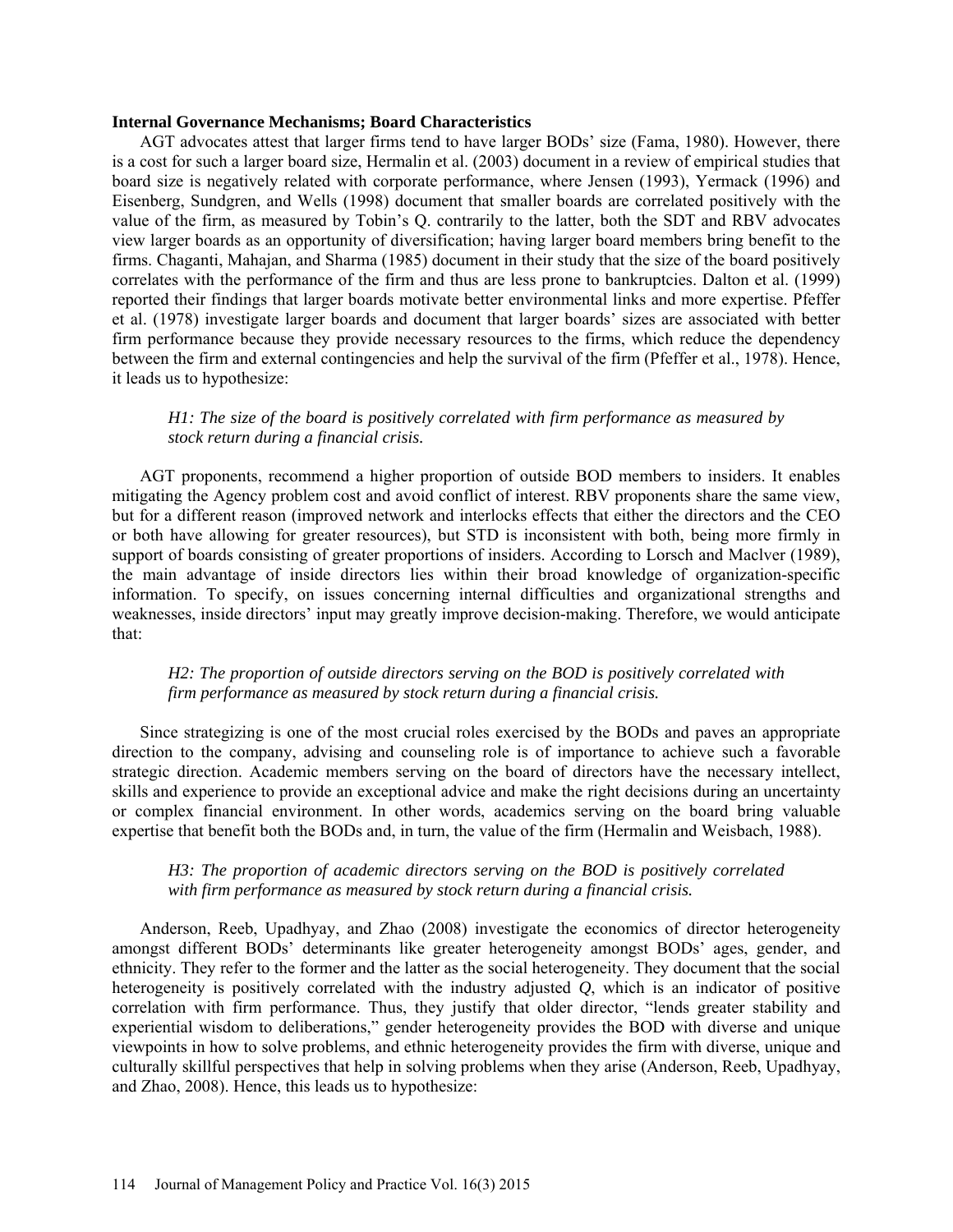*H4: Old age directors serving on the BOD are positively correlated with firm performance as measured by stock return during a financial crisis.*

And as the social heterogeneity includes factors like gender and ethnicity, two hypotheses are of importance to investigate, which are:

*H5: The proportion of women directors serving on the BOD is positively correlated with firm performance as measured by stock return during a financial crisis.*

*H6: The proportion of ethic directors serving on the BOD is positively correlated with firm performance as measured by stock return during a financial crisis.*

### **External Governance Mechanisms; IRRC Anti-Takeover Provisions**

The external governance control mechanisms considered in this empirical study is the threats of takeovers in any form or shape, whether mergers or acquisitions are threats in general to the existence of the firm. Empirical and theory studies, (e.g., Jensen (1988); Scharfstein (1988); Gompers et al. (2003); and Bebchuk et al. (2009)), document that takeovers take place when the internal governance mechanisms are poorly managed; whether it is in the form of the BOD demographics or the block-shareholders monitoring techniques. Hence, poorly governed firms face threats of being acquired, which is the control for market power to discipline the poorly governed firms (Morck, Shleifer, and Vishny, 1989). Nevertheless, a takeover generally increases the combined value; the target and the acquiring firms and thus is expected to improve the post takeovers (Jensen and Ruback, 1983). Firms that are poorly performing can adopt anti-takeover provisions in their charters to resist takeovers. There are different types of anti-takeover provisions; they can take the form of direct provisions or other devices that allow managers to insulate themselves from the risk of takeover and that by restricting the shareholders' power to change or edit charter provisions or override managements' decisions during a takeover attempt. Gompers et al. (2003) and Core et al. (2006) document that larger number of anti-takeover provisions negatively influences firms' operating performance in comparison with firms with lower anti-takeover provisions. Furthermore, Harford et al. (2008) document that the anti-takeover provisions proxied by the GIM index is associated firms' economic fundamentals of their decision-making. In other words, the antitakeover provisions may act as an instrument of worsening the principal agent problem between the shareholders and the management through separating the managerial function that the market for corporate control provides, which is discipline. Consequently, the anti-takeover provisions clearly distort firms and, in turn, destroy shareholders value. Also, Bertrand and Mullinathan (1999a) document that with the adoption of anti-takeover provisions weakens managerial incentive to lower labor costs, and allows managers to self-serving instead of maximizing the shareholders wealth (Garvey and Hank, 1999). Therefore, to enable us measuring the effects of the anti-takeover provisions, we construct a G-index following Gompers et al. (2003) because it reasonably measures the quality of CG. Thus, leads us to hypothesize:

*H7: The anti-takeover provisions detract firms' performance and act as a hindrance to survival during the 2007-08 financial crises.*

#### **SAMPLE CONSTRUCTION**

Using governance and director data for a sample of firms whose ticker symbols begin with the letter A, all collected in or applicable to the year 2006. The governance and director data include the IRRC antitakeover provisions and BOD demographics from the Wharton Research Data Services (WDR). The initial sample consisted of 140 firms, after matching and checking the companies, 4 companies were dropped due repetitive and thus the sample number became 136 firms. Furthermore, using CRSP and Yahoo Finance, the data was further supplemented with stock prices data for each of the listed companies,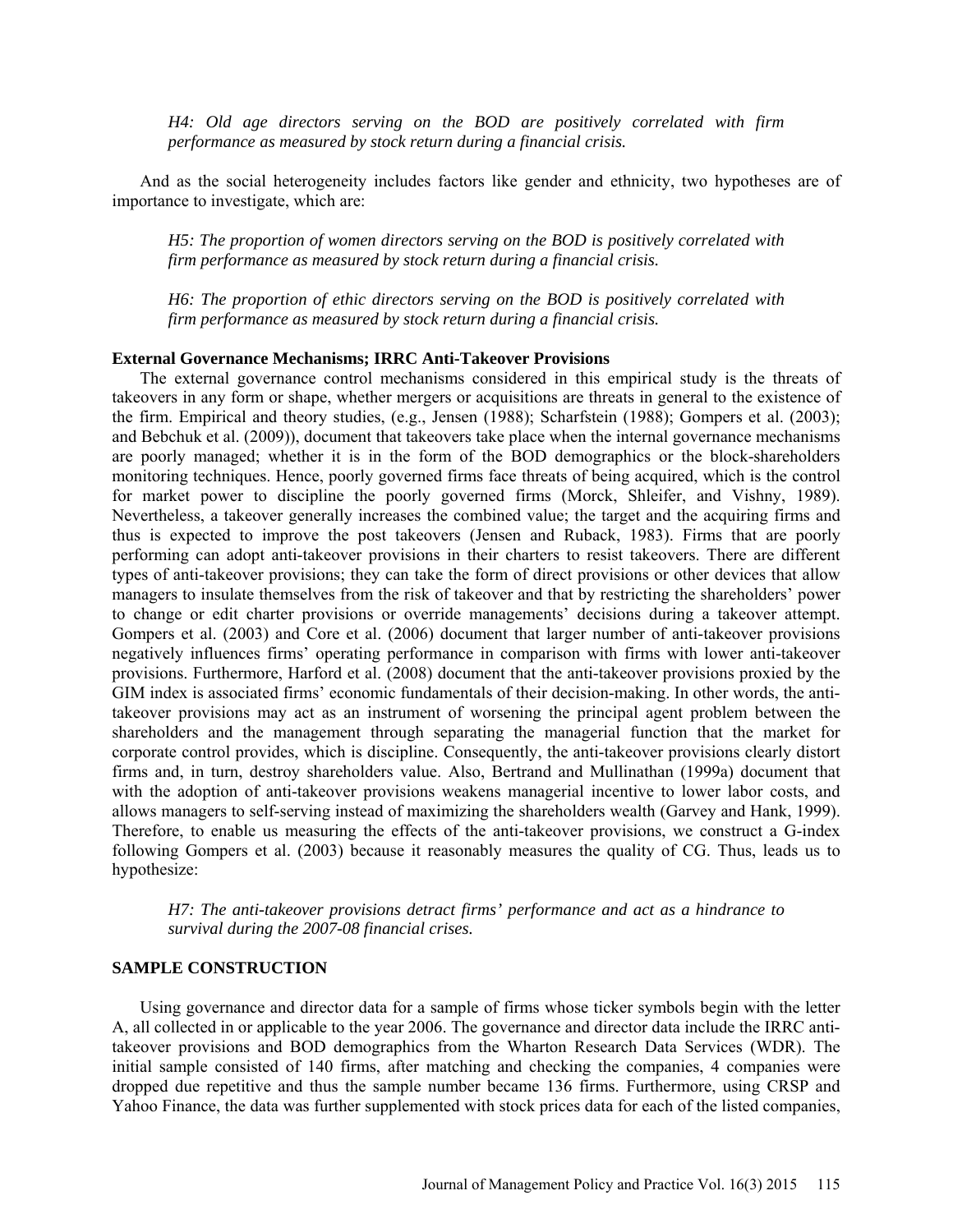obtained for end-of years 2006, 2007 and 2008 (three year-end prices for each company). In addition, dividends data for each stock for all 2007 and 2008 ex-dividend dates along with year-end market (S&P 500 Index) data for 2006 to 2008.

This study employs two different methods with two different samples to empirically examine the internal and external governance control mechanisms. First, to examine the internal governance mechanisms and to enable assessing their quality, the sample dropped from 136 firms due to takeover activities (merged, acquired or bought out and became private companies) reaching 118 firms yielding 236 firm-year observations. Secondly, examining the external governance mechanisms, we employ a binary regression more specifically a probit regression. The sample size for this regression is 136 firms (the 118 firms that survived during the 2007-08 financial crisis including the 18 firms that became target and were either merged, acquired or bought out and became private). This binary regression enables us to measure and estimate the survival probability of firms adopting different anti-takeover provisions proxied by the G-index. With such methodology, we are able to determine whether the anti-takeover provisions destroy shareholders value and detracted firms from performance during the said financial crisis.

To ensure that the link between the dependent and independent variables; for both samples, highly correlated, we have reported VIF and tolerance Tables (1 and 1.1), a tolerance of less than 0.20 or 0.10 and/or a VIF of 5 or 10 and above indicates a multi-collinearity problem. However, both the VIF and tolerance have not reported any problems. Furthermore, to test for heteroskedasticity, we employ both a graphical and non-graphical techniques for both samples. Since the assumptions for the Ordinary Least Squares Regression (OLS) are that homogeneity of variance of the residual. To use the graphical method, we plot the residuals against the fitted value to investigate how well fitted the values are. In the first method, we found no evidence that the residual variance to be heteroscedastic. To further investigate that the variance of the residual is homogeneous, we have employed White's test as well as the Breusch-Pagan test. Both test the null hypothesis that the variance of the residuals is homogenous. For the sample that contains 118 firms yielding 236 firm-year observations, there was no evidence that the residual variance to be heteroscedastic. However, the sample that contains 136 firms yielding 136 firm-year observations, showed evidence that the residual variance to be heteroscedastic. To correct for the latter, there are several improvements techniques documented like HC1, HC2, and HC3 (MacKinnon and White, 1985). Using the H3 is the best especially for samples with small observations (Long and Ervin, 2000). Thus, we have employed the HC3 to correct for the sample that contains 136 firms yielding 408 firm-year observations.

#### **Measures**

#### *Board Size*

Following Lipton and Lorsch (1992) and Jenson (1993), we have identified total number of the BOD. These authors counted the BODs number at the year end.

#### *Board Composition Variables*

After identifying the number of each BOD, we were able to identify whether the director is executive or non-executive. Then we have calculated the proportion (ratio) of the outside director and the inside director from the total number of each member sitting on the board. Then, we have identified whether the director is a male or a female and calculated the proportion (ratio) of female directors from the total number of each member sitting in the board. Then we were able to identify an academic member sitting in the board by calculating the proportion (ratio) from the total number of each member sitting in the board. Moreover, each director's age serving on the board was summed up and averaged by the total number of each member sitting on the board. In addition, we were able to another element of social heterogeneity, which is age. Following Anderson, Reeb, Upadhyay, and Zhao (2008) in identifying and calculating the ethnic back-ground by calculating the number of each ethnic member serving on the board divided by the total number serving on the board.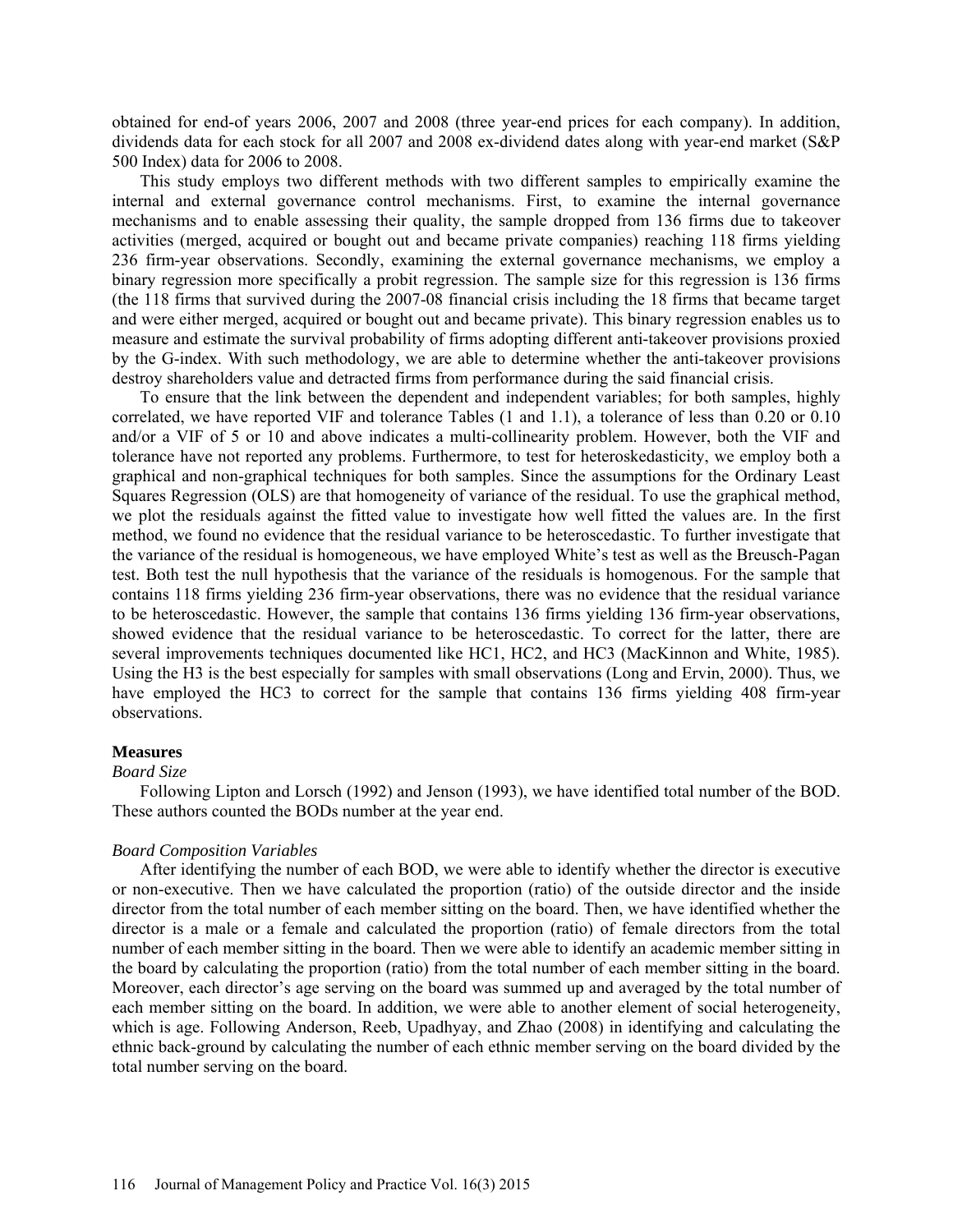### *Corporate Performance*

Stock returns are used to measure corporate performance during the 2007-08 financial crisis. They are used over the said crisis from 2006 through end of 2008. The measure of stock return is calculated as the increase or decrease of stock value from the prior year summed with the dividend yield. Stock prices are determined as of December 31. A dividends yield is defined as the total dividends paid (as of exdividends date) for the entire year divided by the share price of stock as of December 31.

### *G-Index*

This is the approach taken by Gompers et al. (2003) in forming their G-index measure of the quality of governance. The G-index is a broad index of antitakeover provisions that influence the likelihood that managers will be able to insulate themselves from the risk of takeover. The 24 provisions, categorized in five groups (delay, protection, voting, state and other provisions) are noted by their presence or absence. The G-index is then measured on a scale of 0 to 24, with higher values indicating greater power in the hands of managers and higher agency costs.

### *Survival*

Survival is a binary variable that measures firms' survival probability. As mentioned earlier, our regression considers two samples. The first sample is only for the companies that survived the 2007-08 financial crises and are still functioning and the other sample is the complete sample that includes 136 firms yielding 408 firm-year observations. Hence, we have coded the firms that are still functioning 1, otherwise 0.

### *Control Variables*

To separate the internal and external control mechanisms on firm's performance and the value of the shareholders, it is detrimental to control for the industry proxied by sector, and we control for the year as well

Furthermore, firm's size is also used to test for the external validity and for the purposes of control. It is measured by using the market capitalization in logarithmic term. Furthermore, we have controlled for time fixed effects (year) using OLS with robust standard error. In addition, we have identified sector as entity fixed effects using OLS with robust standard error, in order to control for a specific sectors like (banking and technology).

### *Models*

The dependent variable *Stock Return* was regressed using four different models. The first model is a normal Ordinary Least Square (OLS) robust standard error. The first model however controls for firm size. We control for the endogeneity problem in two ways. First, in the second model, we use year firms (time) fixed effects using OLS robust standard error throughout to control for unobservable firm characteristics that affect both the choice Internal control governance and firm performance. Secondly, in the third model we use sector (entity) fixed effect using OLS robust standard error effects to control for firm characteristics that affect both the choice of internal control governance and firms performance. Finally, the fourth model combines the time and entity fixed effects by using OLS standard error ordinary least squares regression. The four different models for the different dependent variable are as follows:

### **The First Sample**

#### First model:

*Stock Return* =  $\beta_0 + \beta_1 BSize + \beta_2 ADirector + \beta_3 IDirector + \beta_4 DAge + \beta_5 WDirector + \beta_6 FDirector + \beta_7 DVD$  $+ \beta_8$ GE +  $\beta_9$ G-Index +  $\beta_{10}LogMKT$  CAP + e (equation 1)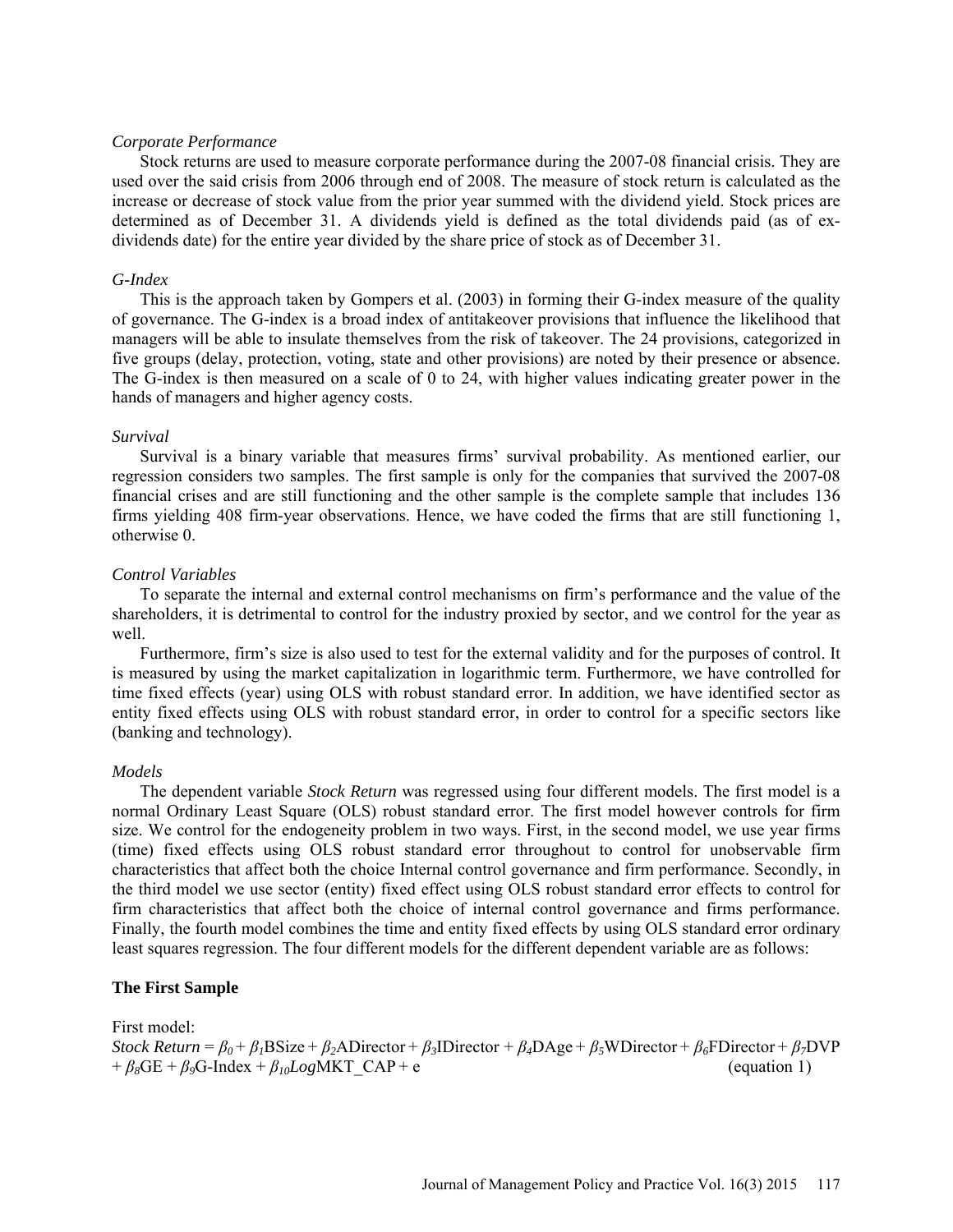Second Model:

*Stock Return* = *β0* + *β1*BSize + *β2*ADirector + *β3*IDirector + *β4*DAge + *β5*WDirector + *β6*FDirector + *β7*DVP +  $\beta_8$ GE +  $\beta_9$ G-Index +  $\beta_{10}LogMKT$  CAP +  $\beta_{11}$  Year<sup>\* 1</sup>+ e  $(e$  (equation 2)

Third Model: *Stock Return* =  $\beta_0 + \beta_1 BSize + \beta_2 ADirector + \beta_3 IDirector + \beta_4 DAge + \beta_5 WDirector + \beta_6 FDirector + \beta_7 DVP$  $+ \beta_8$ GE +  $\beta_9$ G-Index +  $\beta_{10}LogMKT$  CAP +  $\beta_{11}$  Sector6<sup>2</sup> +  $\beta_{12}$  Sector7 + e

Fourth Model: *Stock Return* = *β0* + *β1*BSize + *β2*ADirector + *β3*IDirector + *β4*DAge + *β5*WDirector + *β6*FDirector + *β7*DVP +  $\beta_8$ GE +  $\beta_9$ G-Index +  $\beta_{10}LogMKT$  CAP +  $\beta_{11}Year^{3} + \beta_{12}Sector6^4 + \beta_{13}Sector7 + e$ 

(equation 4)

(equation 3)

### **The Second Sample**

The sample size for this regression is 136 firms (the 118 firms that survived during the 2007-08 financial crisis including the 18 firms that became target and were either merged, acquired or bought out and became private). This binary regression enables us to measure and estimate the survival probability of firms adopting different anti-takeover provisions proxied by the G-index. With such methodology, we are able to determine whether the anti-takeover provisions destroy shareholders value and detracted firms from performance during the said financial crisis. Thus, the binary variable is Survival and is coded 1 if the probability of survival exists; otherwise 0. Our model for the second sample is:

Pr( $Y = 1$  BSize, ADirector, IDirector, DAge, WDirector, FDirector, DVP, FA, G-Index) =  $\Phi$  ( $\beta_0$  + *β1*BSize + *β2*ADirector + *β3*IDirector + *β4*DAge + *β5*WDirector 5 + *β6* FDirector + *β7*DVP + *β8*FA + *β9*G-Index)

Where the dependent variable  $Y$  (Survival) is binary,  $\Phi$  is the cumulative standard normal distribution function. The probit coefficient  $\beta_0$ ,  $\beta_1$ , …..,  $\beta_k$  are not simple to interpret and thus it is best to compute the predicted probabilities and its effects on the predicted probabilities.

### **RESULTS & DISCUSSION**

### **Summary Statistics**

### *The First Sample*

In our paper, stock return is our proxy for performance. Table 1 depicts that there is no high correlation or a proof of Multicollinearity. Table 2 depicts the summary statistics, which are based on all 236 firm-year observations. The mean (median) value of the *Stock Return* is 0.51 (0.89). Internal governance control mechanisms; board characteristics, we find the average board size in our sample 9.18 director, with a minimum of 5 directors and a maximum of 16 directors. The mean (median) of the independent directors is 0.75 (0.77) and it varies as a proportion across the sample from 0.00 to 0.14. Academic directors serving on the boards has a mean (median) 0.70 (0.11) and it varies as a proportion across the sample from 0.00 to 0.40. The mean (median) of the directors' age is 59.64 (59.75) and it varies as the proportion across the sample from 42.30 to 70.78. The mean (median) of the white director, female director and directors' voting power is 0.47 (0.50), 0.13 (0.13) and 3.91 (1.30) respectively. They vary across the sample as proportion from 0.00 to (1.00), 0.00 to (0.27), and 0.00 to (15.20) respectively. The mean (median) for the G-Index is 7.86 (8.00) and it varies across the sample from 0.00 to 14.

The goal from the first sample is to examine the internal governance control mechanisms and their ability to serve firms during normal environment as well as during an uncertainty; especially during the financial crisis of 2007-08. Results for the strong internal mechanisms proxied by the BODs' demographics are consistent with the theoretical and empirical literature (e.g. Fama and Jensen (1983), Peffer (1972, 1973), Nowak and McCabe (2003), Anderson, Reeb, Upadhyay, and Zhao (2008), Carter,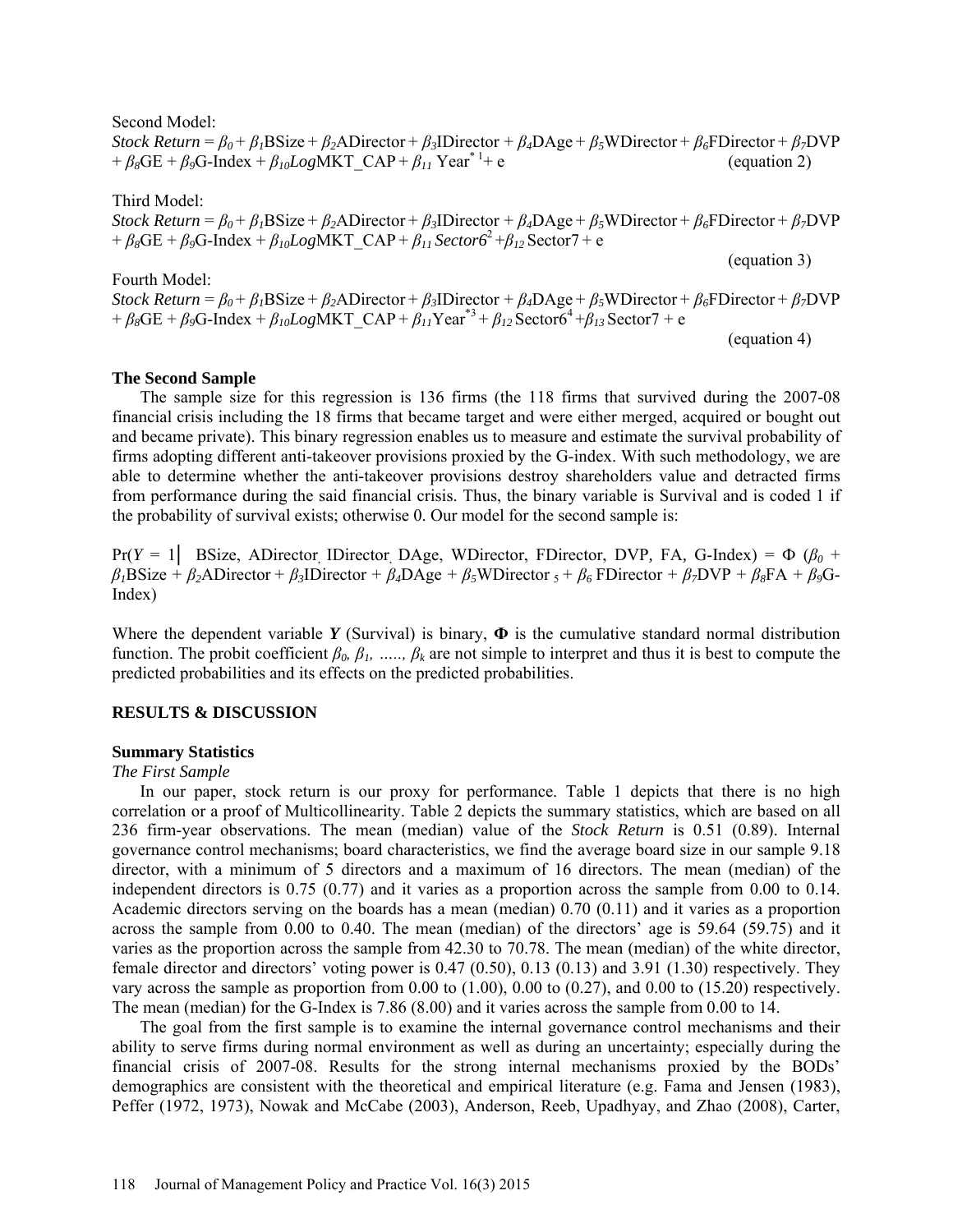Betty, and Simpson (2003)) that stem of the two prominent theories; AGT and RBV. The presence of profound and BODs' demographics like heterogeneous BODs (social heterogeneity) enable the board to execute their role efficiently (monitoring and controlling, advising and counseling, strategizing and providing resources). Those qualities provide utmost and transparent professionalism that influence the firms positively and, in turn, the stock return. Another important element is the BOD size, despite the divergence between the AGT and RBV proponents; it is worth to note that with controlling for the firm size proxied by the natural logarithm of the market capitalization influence the stock return, not only in a normal environment, but also during the financial crisis, which provides support for the first hypothesis. Furthermore, consistent with the AGT proponents and RBV proponents, the presence of an independent director bring superior expertise and neutrally asses each situation without involving possible conflict of interest in their decisions. Consequently, higher monitoring and controlling as well as advising and counseling; proxied by both independent and academic directors, correlate positively with stock return, and, in turn, the maximization of shareholders wealth. The latter statement holds true even during tough times or uncertainty. Nevertheless, if the internal governance control mechanisms are weak, then firms might adopt heavy IRRC anti-takeover provisions to substitute for the internal weakness. Social heterogeneity is another important element that provides positive perspective to firms' performance. Table 3 depicts that internal governance proxied by board size, directors' age, independent director; academic director, white director, female directors, directors' voting power, and the interaction between female and academic directors represent more than 50% of our sample. The table presents four different regression models. Columns 1 present a normal OLS robust standard error regression with control variables log (Market Capitalization) as a proxy to firms' size. It depicts the stock return as a performance measure. The larger the BOD size, leads us to conclude that it is significant at p-value <0.01 and the effect is positive and non-zero. Therefore, stock return is higher in firms that have a larger BOD size versus those that do not. Hence, our first hypothesis is supported. Based on the effect size in the model is 0.405 meaning that stock return increased by 0.405 percentage points. This model explains roughly 18.6% of the variance observed and with an adjusted  $\mathbb{R}^2$  of 15%. However, when controlling for time effects column 2, results are still significantly positive with a p-value <0.05 and inconsistent with the OLS robust with standard error regression and explains roughly 19.1% of the variance observed and with an adjusted  $R<sup>2</sup>$  of 15.20%. Moreover, when controlling for entity effects as column 3 depicts, the results are still consistent significantly positive with p-value <0.01. In addition, the third and the fourth models are consistent with the second model and the same significance level. Furthermore, consistent with existing literature, the academic directors are highly significant at the level of <0.001. Even when controlling for entity effects, time effects and both, they are highly significant at <0.001. The latter provides a strong support for the third hypothesis. Directors' Age, in models 1, 2, and 3 are highly significant at  $\leq 0.01$ , however, when controlling for both entity and time fixed effect the significance level drops to <0.05. Despite the drop in the significance level, it is still positively significant and this supports our fourth hypothesis. There is no significance for the white directors and it is inconsistent with existing literature of social heterogeneity, which provides no support for our sixth hypothesis. Consistent with the social heterogeneity literature, Female Directors are significant at <0.10 and is consistent throughout the whole models, which further supports our fifth hypothesis. Furthermore, the presence of independent directors is significant at level <0.05, which supports our second hypothesis. Directors' voting power is negatively significant at the <0.10, which is inconclusive to the existing literature, and is consistent throughout the whole models. Introducing the G-Index, it is not a surprise that it is negatively significant at  $\leq 0.10$  and is consistent throughout the whole models, which supports hypothesis 7.

### *The Second Sample*

Survival is a binary variable that is coded 1 if the company is still functioning after the financial crisis; otherwise 0. Table 2.1 depicts the summary statistics, which is based on all 136 firm-year observations. The mean (median) value of the S*urvival* is 0.87 (1.00). Internal governance control mechanisms; board characteristics, we find the average board size in our sample 8.9 director, with a minimum of 6 directors and a maximum of 11 directors. The mean (median) of the independent directors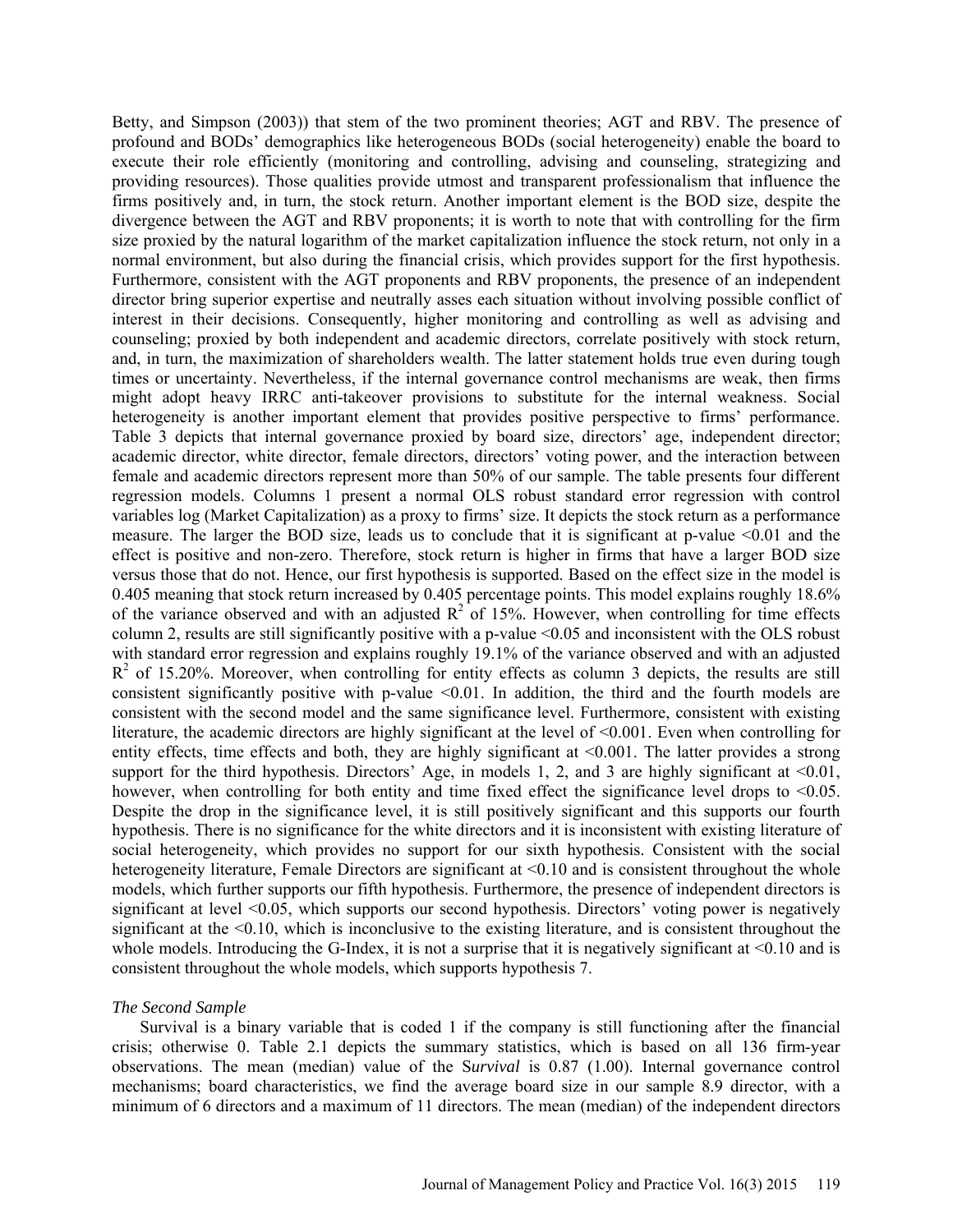is 0.75 (0.75) and it varies as a proportion across the sample from 0.45 to 1.00. Academic directors serving on the boards has a mean (median) 0.04 (0.00) and it varies as a proportion across the sample from 0.00 to 0.14. The mean (median) of the directors' age is 59.37 (59.66) and it varies as the proportion across the sample from 52.73 to 65.30. The mean (median) of the white director, female director and directors' voting power is  $0.50$   $(0.50)$ ,  $0.13$   $(0.13)$  and  $5.35$   $(1.30)$  respectively. They vary across the sample as proportion from 0.10 to  $(0.88)$ , 0.00 to  $(0.29)$ , and 0.00 to  $(55.40)$  respectively. The mean (median) for the G-Index is 7.86 (8.00) and it varies across the sample from 0.00 to 14. Furthermore, the interaction effects of females and academic directors have a mean (median) of 0.00 (0.00) and it varies across the sample as a proportion from 0.00 to 0.04. The external governance control mechanism is proxied by the G-index that has a mean (median) of 8.85 (8.00) and it varies across the sample from 5.00 to 14.

The goal from the second sample is to examine the external governance control mechanisms and their ability to serve firms during normal environment as well as during an uncertainty; especially during the financial crisis of 2007-08. Results for the strong External mechanisms proxied by the G-Index are consistent with the empirical literature (e.g., Jensen (1988); Scharfstein (1988); Gompers et al. (2003); and Bebchuk et al. (2009)) when the internal controls are weak; firms tend to adopt a lot of the IRRC antitakeover provisions. Nevertheless, this adoption leads to a weaker shareholders rights and thus far affect the overall shareholders wealth. In other words, a firm can resist an attempt of takeover by using the adopted anti-takeover provisions, which could be beneficial to the shareholders. Once the takeover attempt fails, it leads, in some instances to distorting and damaging shareholders wealth maximization. The G-Index helps in determining the companies that adopt higher anti-takeover provision. Including G-Index in the probit regression as one of the regressors, offers a probability of weather the firms' performance is improved or detracted during the financial crisis of 2007-08. Gompers et al. (2003) and Bebchuk et al. (2009) have examined the effects of anti-takeover provisions proxied by GIM index and the entrenchment index. They document that with higher anti-takeover provisions, shareholders value decreases and firms with higher abnormal return adopt lower anti-takeover provisions, and, in turn, shareholders have stronger rights that leads to better operating performance, higher market valuation, and are more likely to make acquisitions and the with a higher anti-takeover provisions the opposite is found to reverse them. Survival is an important element not only to shareholders but for the directors, management and employees. Table 3.1 depicts a probit regression to examine the external control mechanisms proxied by the G-Index.

The table presents four different regression models.

Table 3.1 presents a probit regression that includes all regressors. As the table depicts that firms that have strong internal control mechanisms, are able to survive during uncertainty or were able to survive the financial crisis. The G-Index is negatively significant at  $\leq 0.10$  and with higher anti-takeover provisions it distorts and damage shareholders wealth. Despite the latter, the sample showed that firms with higher internal and external control mechanisms succeeded in surviving during the turbulent environment. The latter does not indicate that the ones that merged, acquired or bought themselves and became private (as failed), they could have benefited the shareholders during the either of the merging, being acquired or became private. For all, they might have been offered a premium for the specified actions. Comparing table 3.1 with table 4 in the appendix, whether we run the probit regression with all regressors or starting with one regressor and keep on adding a regressor at a time, the G-index is negative significant at the at <0.10. Furthermore, tables 3.1 and 4 have been tested with estimating the probability of survival and the result remain the same. Firms that were acquired merged or became private had the exact predicted probabilities as table 4.1 depicts.

In addition, table 4; column 1 through 4, depicts that board size has no significance with a positive direction. However, column 5 through 8 depict that when all additional regressors are included; board size becomes significant at <0.05. Independent directors; as table 4.1 columns 2, 3, 4, 5, and 6, depicts that independent directors have no significant effect but in column 8 it becomes significant at  $\leq 0.01$ . Academic directors throughout the models had no significance but positive, reaching column 8, when all the regressors included, it become negatively significant at <0.05. Directors' Age, are positive but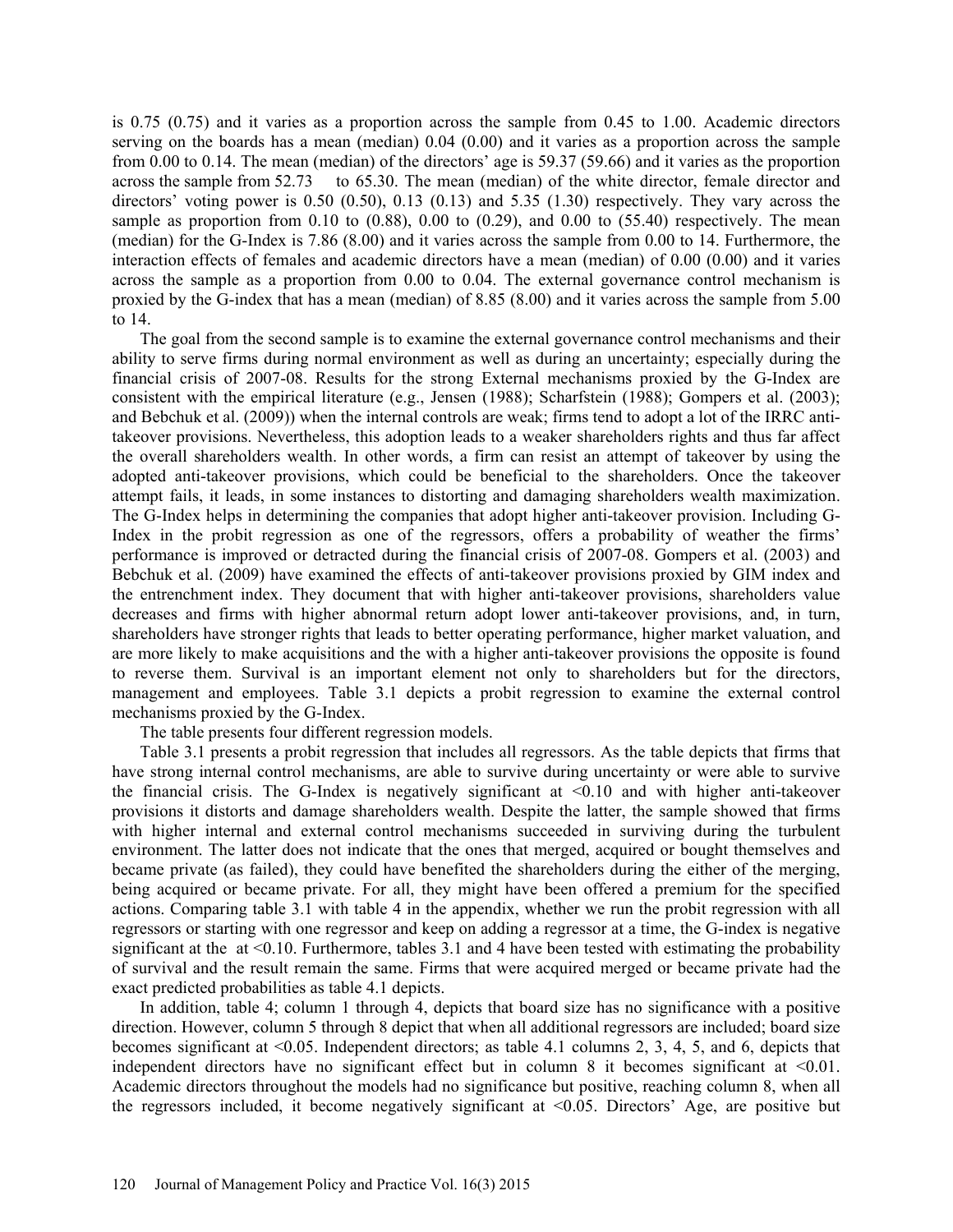insignificant, however, columns 7 and 8 depict that it is positively significant  $\leq 0.05$  and  $\leq 0.01$ respectively. Furthermore, the white directors and female directors have no statistically significance, however their direction is positive.

Directors voting power in columns 7 and 8 has a negative direction but column 7 was statistically negative and significant at level <0.05, however after including the interaction term, the regressor is no longer negatively significant. Although the academic directors are negatively significant at the level  $\leq 0.05$ and the female directors are positive but significantly insignificant, when interacting them, the interaction term is positively significant at level <0.05. The binary variable; survival, is therefore influenced by the IRRC anti-takeover provisions proxied by the G-Index, the internal control mechanisms proxied by the board size, independent directors, academic directors, directors' age and the interaction term. Consequently, the predicted survival is effected by the regressors and thus confirms that control for market power theory, with weaker internal governance mechanism and higher IRRC provisions, the shareholders rights are weak and the stock return becomes an issue and , in turn, the destroying the value of the firm. Thus, providing support to hypothesis 7.

#### **CONCLUSION**

The first sample presents four different models to measure the effects of the internal governance mechanisms on the stock return of the firm. This extensive study is to measure the internal and external governance control mechanisms and their effects on the stock return and whether or not both have direct effects; if any, on the performance of the firm and their existence during the financial crisis of 2007-08. In short, firms that are with strong internal control mechanisms and fewer external control mechanisms indicate that have strong shareholders rights, sustained performance during uncertainty especially during financial crisis as measured by the stock return of the firms. In addition, firms with strong internal control mechanisms have survived and some of them even managed to beat the S&P 500 index during 2007-08 annual stock return including the yearly dividends yields. However, some companies with strong internal control mechanisms have accumulated losses during the said period and poorly performed in comparison with the benchmark the S&P500. Sample one shows very distinct relationships between the sectors, firm size proxied by market capitalization, directors' voting rights, academic directors, independent directors, and directors' age. The findings indicate that firms with strong internal control mechanisms tend to have larger BODs and are more socially diverse with a greater proportion of independent directors.

The interpretations of these results are consistent with and stem of two predominant CG theories. First, they support the prediction and the findings of are consistent amongst AGT, and the RBV models. For example Firms size are positively correlated with the BOD size, the greater proportion of outside directors and the greater number of BOD member are of importance. Furthermore, Academic directors are important intellect, expertise in their field and are able to illustrate competencies and can derive appropriate models that the non-academic directors are able to provide. Hence, their complex and methodological approach grants optimum service to the board and, in turn, the firm. Our findings proxied by the five hypotheses are consistent with both the AGT and RBV proponents; Fama and Jensen (1983), Peffer (1972, 1973), Nowak and McCabe (2003), Anderson, Reeb, Upadhyay, and Zhao (2008), Carter, Betty, and Simpson (2003). Since two of the hypotheses found no support, both have positive directions.

Furthermore, weak shareholders rights are associated with dispersed ownership and BODs' increasing voting power. Holding the former and the latter constant and having firms; whether they have strong or weak internal controls; adopting anti-takeover provisions, negatively influence the shareholders' wealth proxied by stock return and, in turn, negatively influence the value of the firm. Our empirical test finds that the anti-takeover provisions proxied by the G-Index finds is consistent with Jensen (1988), Scharfstein (1988), Gompers et al. (2003), and Bebchuk et al. (2009) findings that anti-takeover provisions have statistically negative outcome on firms' performance and shareholders' rights and wealth.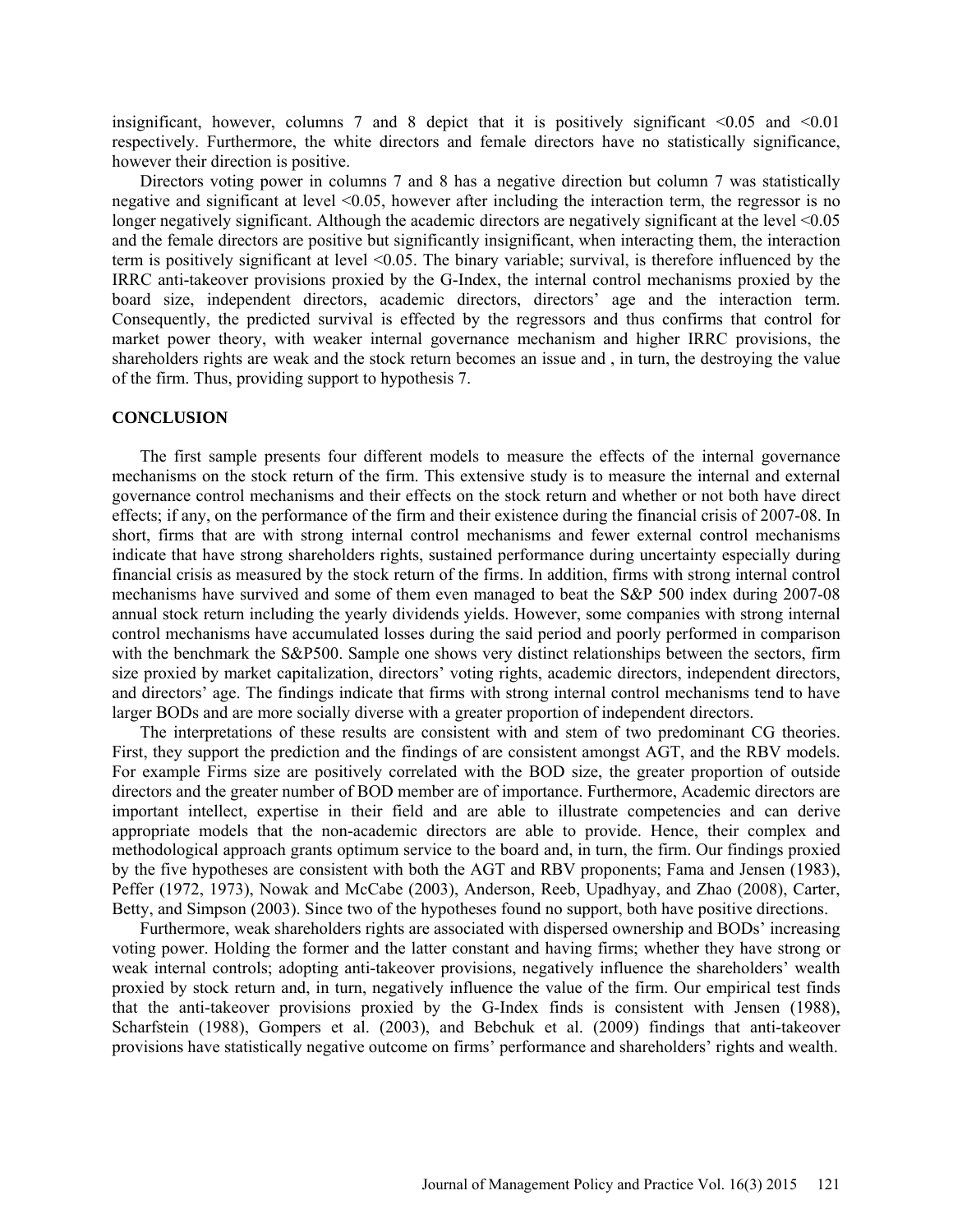### **TABLE 1 MULTICOLLINEARITY TEST (VARIANCE INFLATION FACTOR AND TOLERANCE) SAMPLE 1**

*Variance inflation factor (VIF)* is one common method of testing the predictors for collinearity problems. When an individual *VIF* values is large and specifically larger than 10, then it should be inspected and when the average *VIF* is greater than 6 inspection should take place. *Tolerance* is calculated *1/VIF*, the tolerance values should not be less than 0.1. When the tolerance values are small; closer to 0, then there is a collinearity problem.

| <b>Variable</b>             | <b>VIF</b> | <b>Tolerance</b> |
|-----------------------------|------------|------------------|
| <b>Board Size</b>           | 1.50       | 0.667408         |
| Academic Director           | 1.10       | 0.910189         |
| <b>Independent Director</b> | 1.34       | 0.748185         |
| Directors' Age              | 1.16       | 0.865194         |
| White Directors             | 3.10       | 0.322639         |
| <b>Female Directors</b>     | 4.28       | 0.233557         |
| Directors' Voting Power     | 1.14       | 0.880424         |
| G-Index                     | 1.18       | 0.846293         |
| Log (MKT Cap)               | 1.25       | 0.799394         |
| Sector 6                    | 1.13       | 0.884739         |
| Sector 7                    | 1.12       | 0.893052         |
| Year                        | 1.05       | 0.953992         |
| <b>Mean VIF</b>             | 1.93       |                  |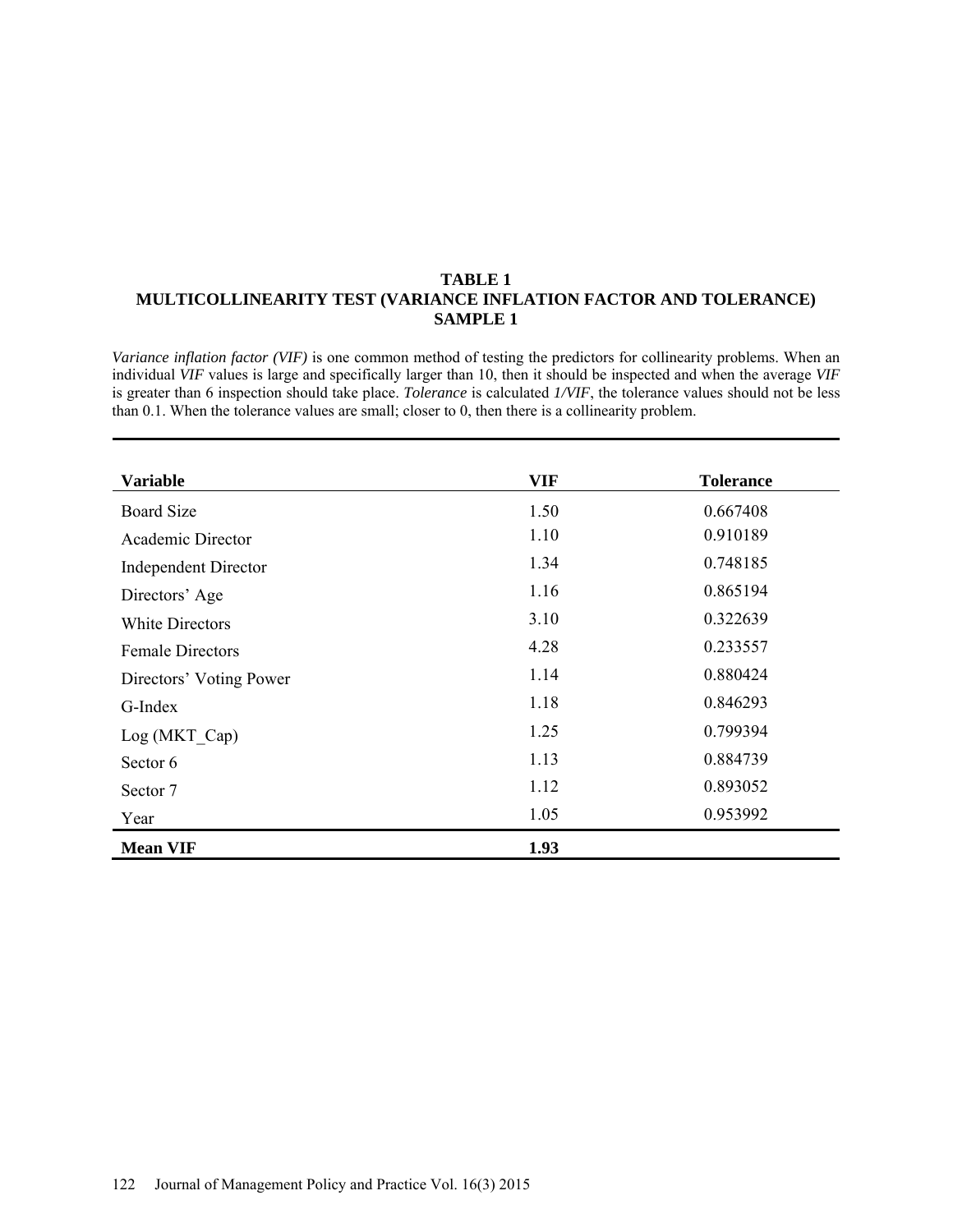### **TABLE 1.1 MULTICOLLINEARITY TEST (VARIANCE INFLATION FACTOR AND TOLERANCE) SAMPLE 2**

*Variance inflation factor (VIF)* is one common method of testing the predictors for collinearity problems. When an individual *VIF* values is large and specifically larger than 10, then it should be inspected and when the average *VIF* is greater than 6 inspection should take place. *Tolerance* is calculated *1/VIF*, the tolerance values should not be less than 0.1. When the tolerance values are small; closer to 0, then there is a collinearity problem.

| <b>Variable</b>                | <b>VIF</b> | <b>Tolerance</b> |
|--------------------------------|------------|------------------|
| <b>Board Size</b>              | 1.18       | 0.845330         |
| Academic Director              | 2.81       | 0.355937         |
| <b>Independent Director</b>    | 1.26       | 0.793227         |
| Directors' Age                 | 1.08       | 0.926917         |
| <b>White Directors</b>         | 1.15       | 0.867706         |
| <b>Female Directors</b>        | 1.51       | 0.663278         |
| Directors' Voting Power        | 1.05       | 0.953575         |
| G-Index                        | 1.16       | 0.860349         |
| Interaction (Female*Academics) | 3.06       | 0.326303         |
| Year                           | 1.00       | 0.998720         |
| Sector                         | 1.04       | 0.959766         |
| <b>Mean VIF</b>                | 1.48       |                  |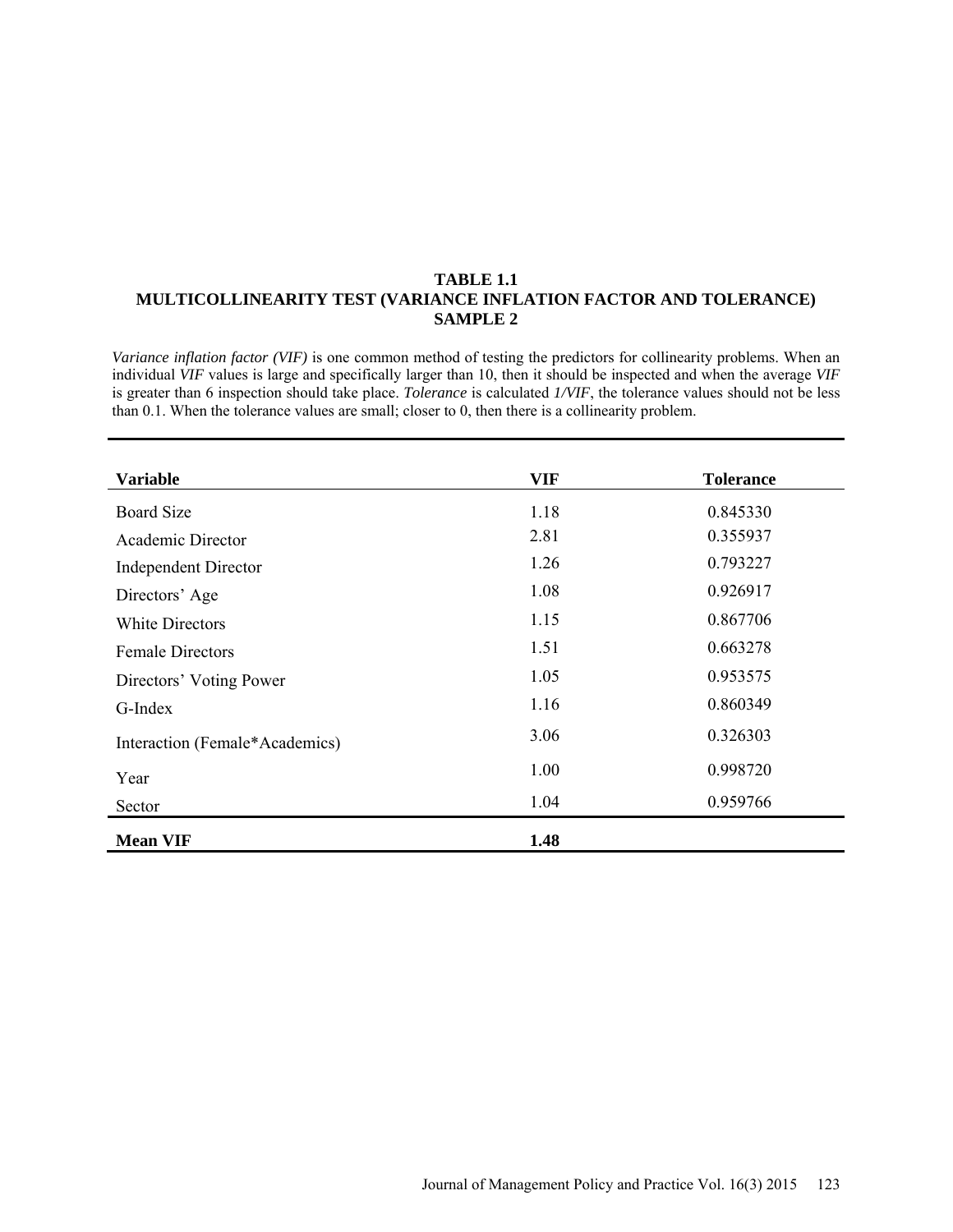### **TABLE 2 SUMMARY STATISTICS (FIRST SAMPLE)**

This table presents descriptive statistics for the firm-year full sample. The sample is for the 2007 to 2008 period. *Stock Return* is commonly used in literature as proxy to performance. *Board Size* is the total number of directors on the board. *Academic Director* is the proportion of the academic directors to total directors serving on each board. *Independent Director* is the ratio of outside director to the total number of director serving on each board. *Directors' age* is the average sum of age of all directors serving on a board. *White Director is* a proxy to ethnicity and it is the ratio of white directors to the total directors serving on each board. *Female Directors* is a proxy to gender and it is the proportion of females to the total number of directors serving on each board. *Directors' voting power* is the sum ratio of all directors' ownership of each board to the total outstanding shares in a firm. *G-Index* is a variable that measures the IRRC anti-takeover provisions for in the aggregate. It is constructed by adding a point for each provision that reduces shareholders right in a firm. Each SSB members' age were calculated and averaged. *Log (MKT\_CAP)* is the natural log of market capitalization for each firm. *Sectors 6 and 7* are dummy variables that equal 1 if the sector is either technology or banking; they equal 0 otherwise.

| Variable                     | Obs | Mean  | Median | Std. Dev. | Min     | Max   |
|------------------------------|-----|-------|--------|-----------|---------|-------|
| <b>Firm Performance</b>      |     |       |        |           |         |       |
|                              |     |       |        |           |         |       |
| <b>Stock Return</b>          | 236 | 0.51  | 0.89   | 4.35      | $-7.78$ | 8.58  |
|                              |     |       |        |           |         |       |
| <b>Internal Governance</b>   |     |       |        |           |         |       |
| <b>Board Size</b>            | 236 | 9.18  | 9.00   | 1.96      | 5.00    | 16.00 |
| <b>Academic Directors</b>    | 236 | 0.70  | 0.00   | 0.11      | 0.00    | .40   |
| <b>Independent Directors</b> | 236 | 0.75  | 0.77   | 0.18      | 0.44    | 1.00  |
| Directors' Age               | 236 | 59.64 | 59.75  | 6.75      | 42.30   | 70.78 |
| White Director               | 236 | 0.47  | 0.50   | 0.28      | 0.00    | 1.00  |
| Female Director              | 236 | 0.13  | 0.13   | 0.09      | 0.00    | 0.27  |
| Directors' Voting Power      | 236 | 3.91  | 1.30   | 5.30      | 0.00    | 15.20 |
| <b>External Governance</b>   |     |       |        |           |         |       |
| G-Index                      | 236 | 7.86  | 8.00   | 2.80      | 0.00    | 14.00 |
| <b>Control variables</b>     |     |       |        |           |         |       |
| Log (MKT_Cap)                | 236 | 14.72 | 14.63  | 1.56      | 10.90   | 19.06 |
| Sector 6                     | 236 | 0.11  | 1.00   | 0.32      | 0.00    | 1.00  |
| Sector 7                     | 236 | 0.06  | 0.00   | 0.24      | 0.00    | 1.00  |
|                              |     |       |        |           |         |       |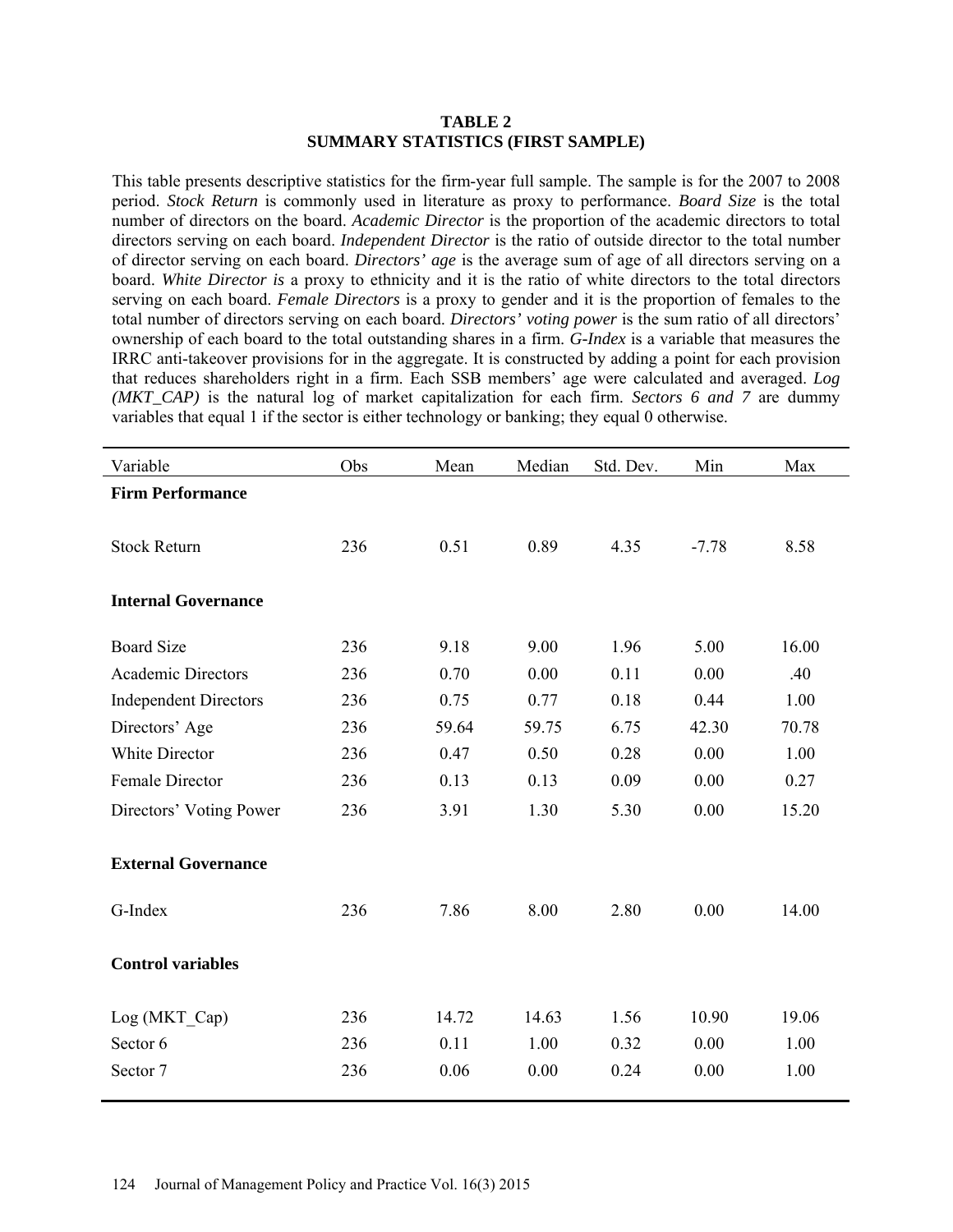### **TABLE 2.1 SUMMARY STATISTICS (SECOND SAMPLE)**

This table presents descriptive statistics for the firm-year (full sample) for a probit binary regression. The sample is for the year 2006. *Survival* is a binary variable that measures firms' survival probability and it is coded 1 if the firm is still functioning, 1, otherwise 0. *Board Size* is the total number of directors on the board. *Academic Director* is the proportion of the academic directors to total directors serving on each board. *Independent Director* is the ratio of outside director to the total number of director serving on each board. *Directors' age* is the average sum of age of all directors serving on a board. *White Director is* a proxy to ethnicity and it is the ratio of white directors to the total directors serving on each board. *Female Directors* is a proxy to gender and it is the proportion of females to the total number of directors serving on each board. *Directors' voting power* is the sum ratio of all directors' ownership of each board to the total outstanding shares in a firm. *Interaction term* is the interaction between a female director and an academic director; it helps in understanding the moderating effects that both moderate the firms' surviving during an uncertainty or a financial crisis. *G-Index* is a variable that measures the IRRC antitakeover provisions for in the aggregate. It is constructed by adding a point for each provision that reduces shareholders right in a firm. *Sector and year* are proxies to control for time and entity effects

| Variable                                       | Obs        | Mean         | Median       | Std. Dev.    | Min          | Max           |
|------------------------------------------------|------------|--------------|--------------|--------------|--------------|---------------|
| <b>Dependent Variable</b>                      |            |              |              |              |              |               |
| Survival                                       | 136        | 0.87         | 1.00         | 0.34         | 0.00         | 1.00          |
| <b>Internal Governance</b>                     |            |              |              |              |              |               |
| <b>Board Size</b><br><b>Academic Directors</b> | 136<br>136 | 8.90<br>0.04 | 9.00<br>0.00 | 1.64<br>0.57 | 6.00<br>0.00 | 11.00<br>0.14 |
| <b>Independent Directors</b>                   | 136        | 0.75         | 0.75         | 0.17         | 0.45         | 1.00          |
| Directors' Age                                 | 136        | 59.37        | 59.66        | 3.98         | 52.73        | 65.30         |
| White Director                                 | 136        | 0.50         | 0.50         | 0.26         | 0.10         | 0.88          |
| Female Director                                | 136        | 0.13         | 0.13         | 0.09         | 0.00         | 0.29          |
| Directors' Voting Power                        | 136        | 5.35         | 1.30         | 8.78         | 0.00         | 55.4          |
| Interaction (Female*Academics)                 | 136        | 0.00         | 0.00         | 0.00         | 0.00         | 0.04          |
| <b>External Governance</b>                     |            |              |              |              |              |               |
| G-Index                                        | 136        | 8.85         | 8.00         | 3.01         | 5.00         | 14.00         |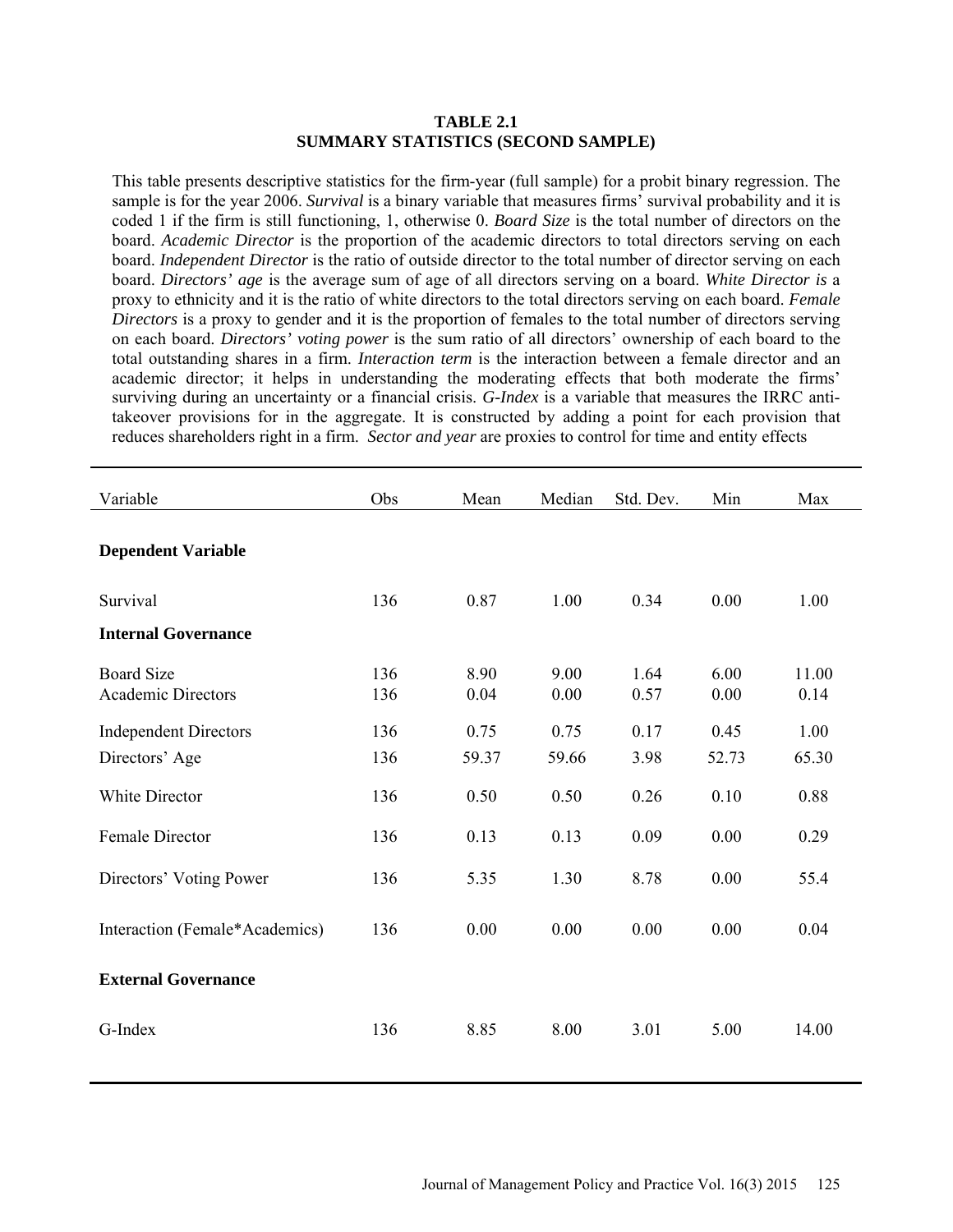## **TABLE 3 THE EFFECTS OF INTERNAL & EXTERNAL GOVERNANCE ON FIRMS' PERFORMANCE**

This table presents four different regression models. The four regression models show the results of the relation between the board characteristics and the anti-takeover provisions on stock return. The dependent variable is the *Stock Return* is calculated as the increase or decrease of stock value from the prior year summed with the dividend yield. Stock prices are determined as of December 31. A dividends yield is defined as the total dividends paid (as of ex-dividends date) for the entire year divided by the share price of stock as of December 31. The first model is a normal Ordinary Least Square (OLS) robust standard error. The second model, we use year firms (time) fixed effects using OLS robust standard error throughout to control for unobservable firm characteristics that affect both the choice Internal control governance and firm performance. The third model we use sector (entity) fixed effect using OLS robust standard error effects to control for firm characteristics that affect both the choice of internal control governance and firms' performance. The fourth model combines the time and entity fixed effects by using OLS standard error ordinary least squares regression. *Board Size* is the total number of directors on the board. *Academic Director* is the proportion of the academic directors to total directors serving on each board. *Independent Director* is the ratio of outside director to the total number of director serving on each board. *Directors' age* is the average sum of age of all directors serving on a board. *White Director is* a proxy to ethnicity and it is the ratio of white directors to the total directors serving on each board. *Female Directors* is a proxy to gender and it is the proportion of females to the total number of directors serving on each board. *Directors' voting power* is the sum ratio of all directors' ownership of each board to the total outstanding shares in a firm. *G-Index* is a variable that measures the IRRC anti-takeover provisions for in the aggregate. It is constructed by adding a point for each provision that reduces shareholders right in a firm. Each SSB members' age were calculated and averaged. *Log (MKT\_CAP)* is the natural log of market capitalization for each firm. *Sectors 6 and 7* are dummy variables that equal 1 if the sector is either technology or banking; they equal 0 otherwise. Standard errors in parentheses + p<0.10,  $*$ p<0.05, \*\* p<0.01, \*\*\* p<0.001.

|                             | (1)                 | (2)                  | (3)                  | (4)                  |
|-----------------------------|---------------------|----------------------|----------------------|----------------------|
|                             | <b>Stock Return</b> | <b>Stock Return</b>  | <b>Stock Return</b>  | <b>Stock Return</b>  |
| <b>Internal Governance</b>  |                     |                      |                      |                      |
|                             |                     |                      |                      |                      |
| <b>Board Size</b>           | $0.405***$          | $0.395^*$            | $0.37^*$             | $0.36*$              |
|                             | (2.66)              | $(2.55)$<br>12.84*** | $(2.32)$<br>12.37*** | $(2.22)$<br>12.33*** |
| <b>Academic Directors</b>   | $12.84***$          |                      |                      |                      |
|                             | (4.74)              | (4.65)               | (4.47)               | (4.37)               |
| <b>Independent Director</b> | $3.377*$            | $3.391$ *            | $3.231$ <sup>*</sup> | $3.24$ <sup>*</sup>  |
|                             | (2.10)              | (2.13)               | (1.99)               | (2.01)               |
| Directors' Age              | $0.0986^{**}$       | $0.0984^{**}$        | $0.0964^{**}$        | $0.096*$             |
|                             | (2.73)              | (2.63)               | (2.61)               | (2.50)               |
| <b>White Directors</b>      | 1.926               | 1.892                | 1.704                | 1.661                |
|                             | (1.14)              | (1.12)               | (1.01)               | (0.98)               |
| <b>Female Directors</b>     | $10.12^{+}$         | $10.19^{+}$          | $9.42^{+}$           | $9.48^{+}$           |
|                             | (1.88)              | (1.86)               | (1.74)               | (1.72)               |
| Directors' Voting Power     | $-0.072^{+}$        | $-0.069^{+}$         | $-0.073^{+}$         | $-0.07$ <sup>+</sup> |
|                             | $(-1.40)$           | $(-1.38)$            | $(-1.45)$            | $(-1.43)$            |
| Interaction (Female* White  | $-14.89$            | $-15.08$             | $-13.93$             | $-14.08$             |
| Directors)                  |                     |                      |                      |                      |
|                             | $(-1.62)$           | $(-1.64)$            | $(-1.50)$            | $(-1.51)$            |
| <b>External Governance</b>  |                     |                      |                      |                      |
| G-Index                     | $-0.175^{+}$        | $-0.174^{+}$         | $-0.172^{+}$         | $-0.170^{+}$         |
|                             | $(-1.77)$           | $(-1.73)$            | $(-1.70)$            | $(-1.67)$            |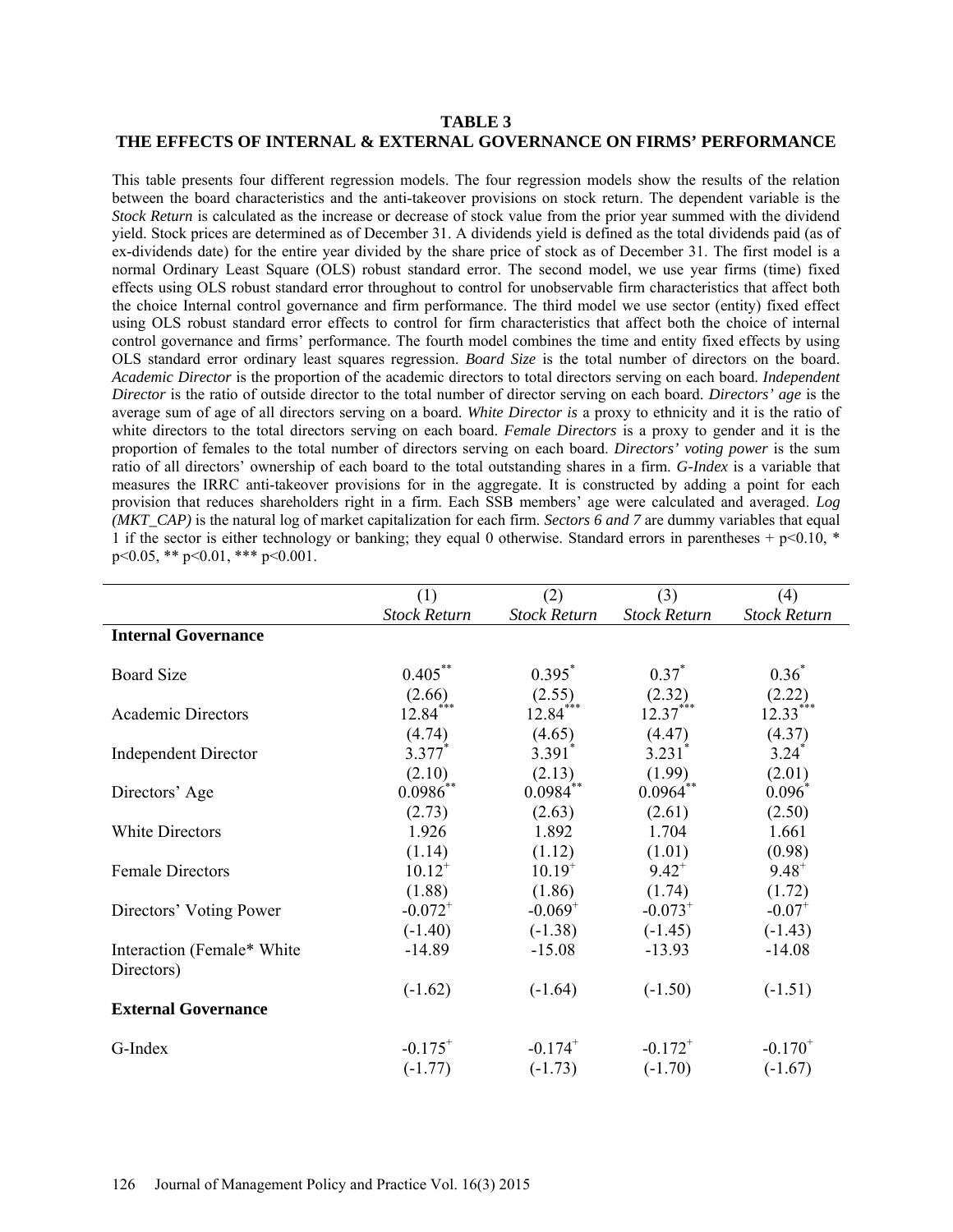# **Control variables**

| Log (MKT Cap)       | $-0.547**$ | $-0.499$ ** | $-0.524$ ** | $-0.474$ ** |
|---------------------|------------|-------------|-------------|-------------|
|                     | $(-3.31)$  | $(-2.93)$   | $(-3.09)$   | $(-2.73)$   |
| Year                |            | Yes         |             | Yes         |
| Sector <sub>6</sub> |            |             | Yes         | Yes         |
| Sector7             |            |             | Yes         | Yes         |
| _cons               | $-4.084$   | $-1331.5$   | $-3.778$    | $-1361.1$   |
|                     | $(-1.09)$  | $(-1.23)$   | $(-0.99)$   | $(-1.26)$   |
| $\boldsymbol{N}$    | 236        | 236         | 236         | 236         |
| $R^2$               | 0.186      | 0.191       | 0.190       | 0.196       |
| adj. $R^2$          | 0.150      | 0.152       | 0.147       | 0.149       |
| $\mathbf F$         | 5.730      | 5.248       | 4.798       | 4.454       |

*t* statistics in parentheses  $p < 0.05$ ,  $p < 0.01$ ,  $p < 0.001$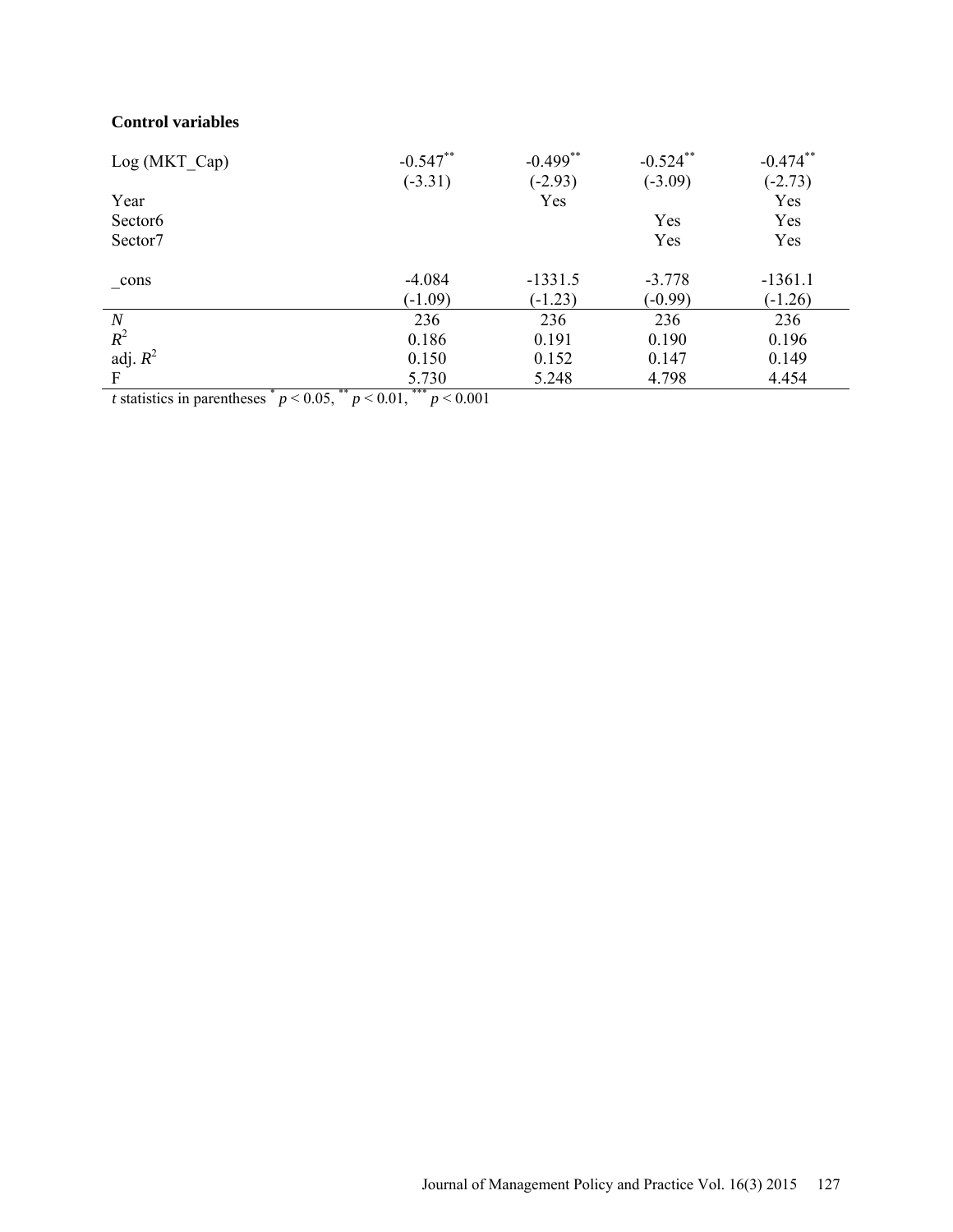### **TABLE 3.1 THE EFFECTS OF INTERNAL & EXTERNAL GOVERNANCE ON FIRMS' PERFORMANCE**

This table presents a probit regression model. The dependent binary variable is *Survival* is a binary variable that measures firms' survival probability and it is coded 1 if the firm is still functioning, 1, otherwise 0. *Board Size* is the total number of directors on the board. *Academic Director* is the proportion of the academic directors to total directors serving on each board. *Independent Director* is the ratio of outside director to the total number of director serving on each board. *Directors' age* is the average sum of age of all directors serving on a board. *White Director is* a proxy to ethnicity and it is the ratio of white directors to the total directors serving on each board. *Female Directors* is a proxy to gender and it is the proportion of females to the total number of directors serving on each board. *Directors' voting power* is the sum ratio of all directors' ownership of each board to the total outstanding shares in a firm. *Interaction term* is the interaction between a female director and an academic director; it helps in understanding the moderating effects that both moderate the firms' surviving during an uncertainty or a financial crisis. *G-Index* is a variable that measures the IRRC anti-takeover provisions for in the aggregate. It is constructed by adding a point for each provision that reduces shareholders right in a firm. *Sector and year* are proxies to control for time and entity effects. Standard errors in parentheses + p<0.10, \* p<0.05, \*\* p<0.01, \*\*\* p<0.001.

|                                                              | Survival                                                                                                                                                                                                                                                                                                            | $\boldsymbol{z}$ | P >  z | 195%     | Conf. Interval] |
|--------------------------------------------------------------|---------------------------------------------------------------------------------------------------------------------------------------------------------------------------------------------------------------------------------------------------------------------------------------------------------------------|------------------|--------|----------|-----------------|
| <b>Internal Governance</b>                                   |                                                                                                                                                                                                                                                                                                                     |                  |        |          |                 |
| <b>Board Size</b>                                            | 1.499*                                                                                                                                                                                                                                                                                                              | 2.46             | 0.014  | .306     | 2.69            |
|                                                              | (0.609)                                                                                                                                                                                                                                                                                                             |                  |        |          |                 |
| <b>Academic Directors</b>                                    | $-40.10*$                                                                                                                                                                                                                                                                                                           | $-2.21$          | 0.027  | $-75.63$ | $-4.55$         |
|                                                              | (18.13)                                                                                                                                                                                                                                                                                                             |                  |        |          |                 |
| <b>Independent Directors</b>                                 | $17.75**$                                                                                                                                                                                                                                                                                                           | 2.70             | 0.007  | 4.87     | 30.63           |
|                                                              | (6.573)                                                                                                                                                                                                                                                                                                             |                  |        |          |                 |
| Directors' age                                               | $0.744**$                                                                                                                                                                                                                                                                                                           | 2.87             | 0.004  | .236     | 1.257           |
|                                                              | (0.259)                                                                                                                                                                                                                                                                                                             |                  |        |          |                 |
| White Directors                                              | 0.948                                                                                                                                                                                                                                                                                                               | 0.45             | 0.652  | $-3.17$  | 5.06            |
|                                                              | (2.102)                                                                                                                                                                                                                                                                                                             |                  |        |          |                 |
| Female Directors                                             | $-1.581$                                                                                                                                                                                                                                                                                                            | $-0.38$          | 0.704  | $-9.73$  | 6.579           |
|                                                              | (4.159)                                                                                                                                                                                                                                                                                                             |                  |        |          |                 |
| Directors' Voting Power                                      | $-0.0836$<br>(0.0488)                                                                                                                                                                                                                                                                                               | $-1.71$          | 0.086  | $-.179$  | .0119           |
| Interaction (Female*Academics)                               | 325.0*<br>(130.0)                                                                                                                                                                                                                                                                                                   | 2.50             | 0.012  | 70.08    | 579.83          |
| <b>External Governance</b>                                   |                                                                                                                                                                                                                                                                                                                     |                  |        |          |                 |
| G-Index                                                      | $-3.452**$                                                                                                                                                                                                                                                                                                          | $-3.29$          | 0.001  | $-5.51$  | $-1.39$         |
|                                                              | (1.051)                                                                                                                                                                                                                                                                                                             |                  |        |          |                 |
| cons                                                         | $-25.81$ <sup>+</sup>                                                                                                                                                                                                                                                                                               | $-1.84$          | 0.065  | $-53.25$ | 1.64            |
|                                                              | (14.00)                                                                                                                                                                                                                                                                                                             |                  |        |          |                 |
| $\overline{N}$                                               | 136<br>18.00                                                                                                                                                                                                                                                                                                        |                  |        |          |                 |
| Wald chi2(9)                                                 |                                                                                                                                                                                                                                                                                                                     |                  |        |          |                 |
| Prob > chi2<br>Pseudo $R^2$                                  | 0.0352<br>0.8497                                                                                                                                                                                                                                                                                                    |                  |        |          |                 |
| <i>t</i> statistics in parentheses $p < 0.05$ , $p < 0.01$ , | $\frac{1}{2}$ $\frac{1}{2}$ $\frac{1}{2}$ $\frac{1}{2}$ $\frac{1}{2}$ $\frac{1}{2}$ $\frac{1}{2}$ $\frac{1}{2}$ $\frac{1}{2}$ $\frac{1}{2}$ $\frac{1}{2}$ $\frac{1}{2}$ $\frac{1}{2}$ $\frac{1}{2}$ $\frac{1}{2}$ $\frac{1}{2}$ $\frac{1}{2}$ $\frac{1}{2}$ $\frac{1}{2}$ $\frac{1}{2}$ $\frac{1}{2}$ $\frac{1}{2}$ |                  |        |          |                 |

*t* statistics in parentheses  $p < 0.05$ ,  $p < 0.01$ ,  $p < 0.001$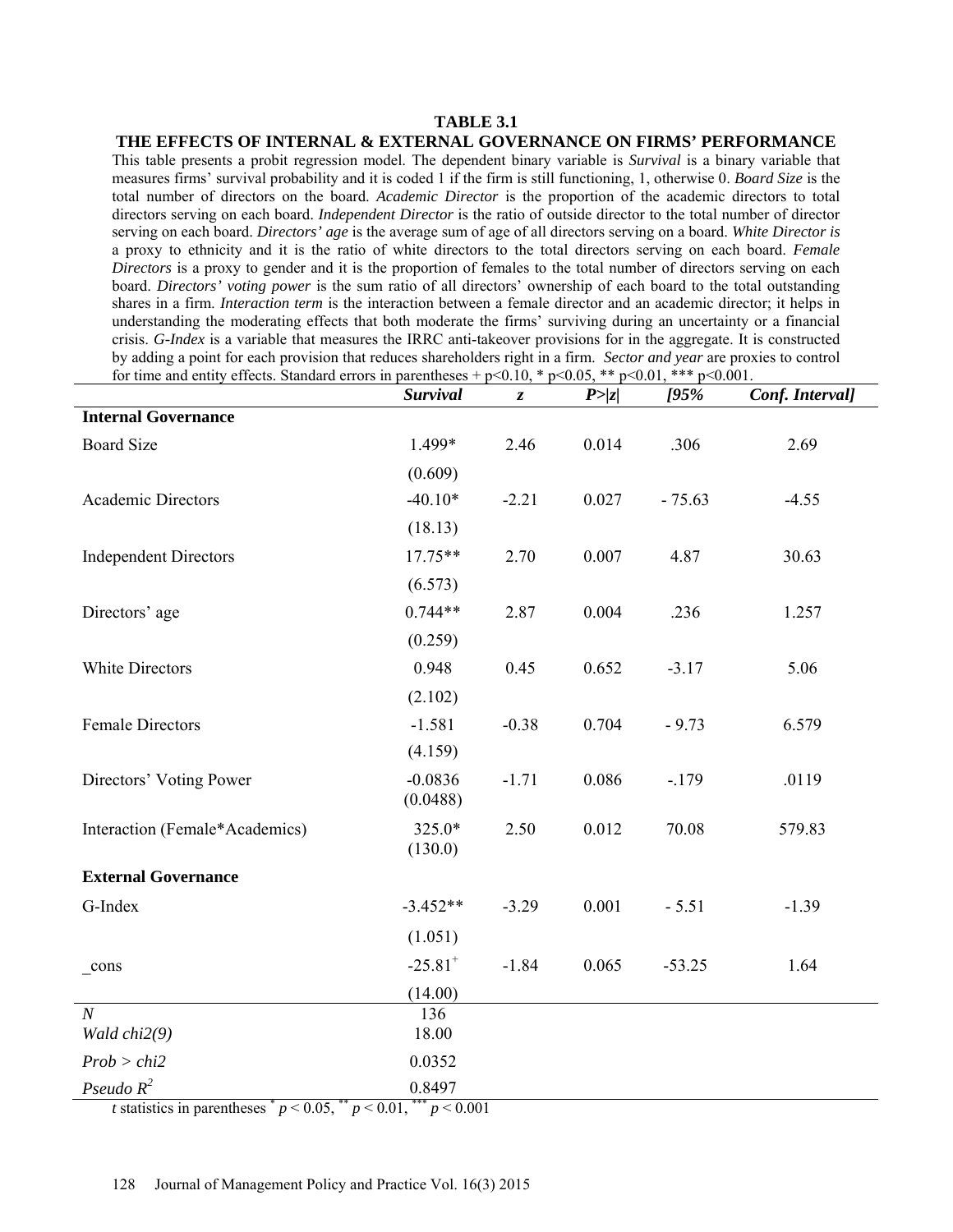### **ENDNOTES**

- 1. Time fixed effects includes years 1 to 3.
- 2. Entity fixed effects includes countries 1 to 3.
- 3. Time fixed effects includes years 1 to 3.
- 4. Entity fixed effects includes countries 1 to 3.

## **REFERENCES**

- Adams, Renée, and Daniel Ferreira, 2007, A theory of friendly boards, The Journal of Finance 62, 217- 250.
- Agarwal, A., and Gort, M., 1996, The evolution of markets and entry, exit and survival of firms, Review *of Economics and Statistics*, 78(3), 489–98.
- Agrawal, Anup, and Charles R. Knoeber, 2001, Do some outside directors play a political role?, Journal of Law and Economics 44, 179-198.
- Agarwal, R., Sarkar, M., and Echambadi, R., 2002. The conditioning effect of time on firm survival: an industry life cycle approach, Academy of Management Journal, 45(5), 971-94.
- Anderson, Ronald C., David M. Reeb, Arun Upadhyay, and Wanli Zhao, 2008, The economics of director heterogeneity, Unpublished working paper, Temple University.
- Bertrand, M., Mullinathan, S., 1999, Is there discretion in wage setting? A test using takeover legislation, Rand Journal of Economics 30, 535-554.
- Buiter, Willem H. (2008b), "Lessons from the North Atlantic Financial Crisis", paper prepared for presentation at the conference "The Role of Money Markets" jointly organized by Columbia Business School and the Federal Reserve Bank of New York on May 29-30, 2008.
- Chaganti, R., V. Mahajan and S. Sharma, Corporate board size, composition and corporate failures in retailing industry, Journal of Management Studies, 22, 1985, pp. 400-417.
- Coles, Jeffrey L., Naveen D. Daniel, and Lalitha Naveen, 2008, Boards: Does one size fit all, Journal of Financial Economics 87, 329-356.
- Core, J.E., Guay, W.R., and Rusticus, T.O., 2006, Does weak governance cause weak stock returns? An examination of firm operating performance and investors' expectations, Journal of Finance, 61, 655-687.
- Dalton, Dan R., Catherine M. Daily, Jonathan L. Johnson, and Alan E. Ellstrand, 1999, Number of directors and financial performance: A meta-analysis, Academy of Management Journal 42, 674-686.
- Davis, G.F. and Thompson, T.A., 1994, A social movement perspective on corporate control, Administrative Science Quarterly, Vol. 39, pp. 141-73.
- Demb, Ada, and F.-Friedrich Neubauer, 1992, The Corporate Board, Oxford: Oxford University Press.
- Eisenberg, Theodore, Stefan Sundgren, and Martin T. Wells, 1998, Larger Board Size and Decreasing Firm Value in Small Firms, Journal of Financial Economics, 48: 35–54.
- Garvey G., Hank, G., 1999, Capital Structure and Corporate Control: The Effect of Antitakeover Statutes on Firm Leverage, Journal of Finance 54, 519-520.
- Guner, A. Burak, Ulrike Malmendier, and Geoffrey Tate, 2008, Financial expertise of directors, Journal of Financial Economics 88, 323–354.
- Fama, E. F. and Jensen, M. C, 1983, Separation of Ownership and Control, Journal of Law and Economics, 26, 301–325.
- Forbes, D.P. and Milliken, F.J., 1999, Cognition and corporate governance: understanding boards of directors as strategic decision-making groups, Academy of Management Review, Vol. 24 No. 3, pp. 489-505.
- Gillan, Stuart L., Jay C. Hartzell, and Laura T. Starks, 2003, Explaining corporate governance: Boards, bylaws, and charter provisions, Working Paper, University of Texas.
- Harford, J., Mansi, S.A., and Maxwell, W.F., 2008, Corporate governance and firm cash holdings, Journal of Financial Economics, 87, 535-555.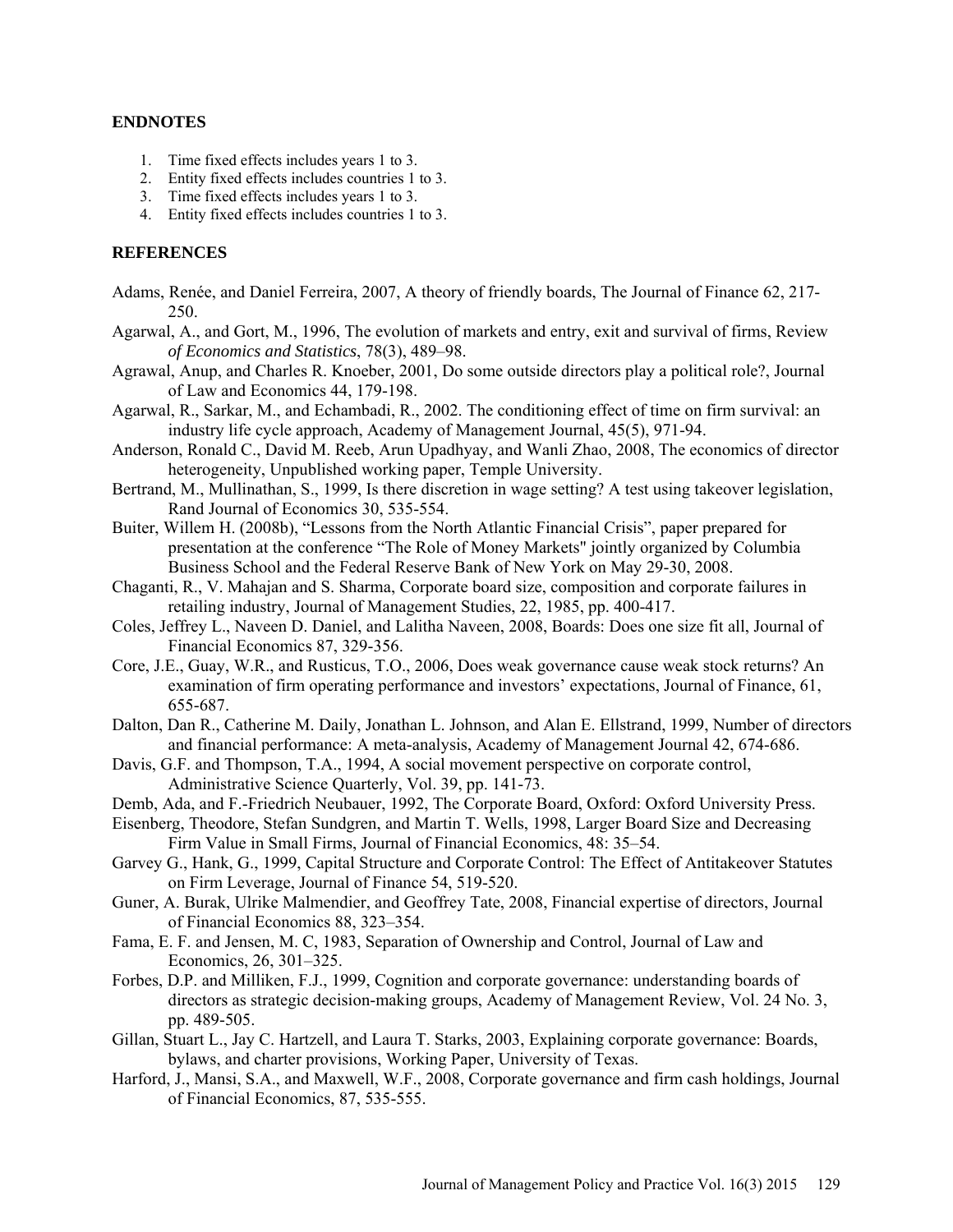- Hermalin and Weisbach, 1988, The determinants of board composition, Rand Journal of Economics 19 (1988), pp. 589–606.
- Hermalin, Benjamin E., and Michael S. Weisbach, 2003, Boards of directors as an endogenously determined institution: A survey of the economic literature, Economic Policy Review 9, 7-26.
- Ingley, C.B. and Van der Walt, N.T., 2001, The strategic board: the changing role of directors in developing and maintaining corporate capability, Corporate Governance: An International Review, Vol. 9 No. 3, pp. 174-85.
- Jensen, Michael C., 1988, Takeovers: Their causes and consequences, Journal of Economic Perspectives 2, 21-48.
- Jensen, Michael C., 1993, The Modern Industrial Revolution, Exit, and the Failure of Internal Control Systems, Journal of Finance 48: 831–880.
- Jensen, Michael C., and Richard S. Ruback, 1983, The market for corporate control: The scientific evidence, Journal of Financial Economics 11, 5-50.
- La Porta, Rafael, Florencio Lopez-de-Silanes, Andrei Shleifer, and Robert Vishny, 1998, Law and finance, Journal of Political Economy 106, 1113-1155.
- La Porta, Rafael, Florencio Lopez-de-Silanes, Andrei Shleifer, and Robert Vishny, 2000, Investor protection and corporate governance, Journal of Financial Economics 58, 3-27.
- Long, J.S. and Ervin, L.H., Using heteroskedasticity-consistent standard errors in the linear regression model, Amer. Statist., **54**, pp. 217–224.
- Lorsch, Jay W., and Elaine Maclver, 1989, Pawns or Potentates: The Reality of America's Corporate Boards, Boston, Harvard Business School Press.
- MacKinnon and White, 1985, Some heteroscedasticity consistent covariance matrix estimators with improved finite sample properties, J. Econom, 29, pp. 305–325.
- Masulis, Ronald W., and Cong Wang, 2008, Are foreign directors valuable advisors or ineffective monitors?, Unpublished working paper, Vanderbilt University.
- Mesnooh, Christopher, 2002, Corporate governance in France, Journal of Corporate Finance, Supplement, pp.8-12.
- Morck, Randall, Andrei Shleifer, and Robert Vishny, 1989, Alternative mechanisms for corporate control, American Economic Review 79, 842-852.
- Pfeffer, J., 1972, Size and composition of corporate boards of directors: the organization and its environment, Administrative Science Quarterly, 17, 218-29.
- Pfeffer, J., 1973, Size, composition, and function of hospital hoards of directors: a study of organizationenvironment linkage, Administrative Science Quarterly, 18, 349-64.
- Pfeffer, J. and Salancik, G. R., 1978, The External Control of Organizations: A Resource Dependence Perspective, New York: Harper & Row.
- Pound, John, 1992, Raiders, targets, and politics: The history and future of American corporate control, Journal of Applied Corporate Finance 5, 6-18.
- Rosenstein, S., and Wyatt, J. G., 1990, Outside directors, board independence, and shareholder wealth, Journal of Financial Economics 26:175-91.
- Rosenstein, S. and Wyatt, J. G., 1996, Inside directors, board effectiveness and share-holder wealth, Working paper, Clemson, S.C.: Clemson University.
- Scharfstein, David, 1988, The disciplinary role of takeovers, Review of Economic Studies 55, 185- 199.
- Shleifer, Andrei, and Robert Vishny, 1986, Large shareholders and corporate control, Journal of Political Economy 94, 461-488.
- Shleifer, Andrei, and Robert Vishny, 1997, A survey of corporate governance, Journal of Finance 52, 737-783.
- Walsh, J.P. and Seward, J.K., 1990, On the efficiency of internal and external corporate control mechanisms, Academy of Management Review, Vol. 15, pp. 421-58.
- Yermack, David, 1996, Higher market valuation of companies with a small board of directors, Journal of Financial Economics 40, 185-211.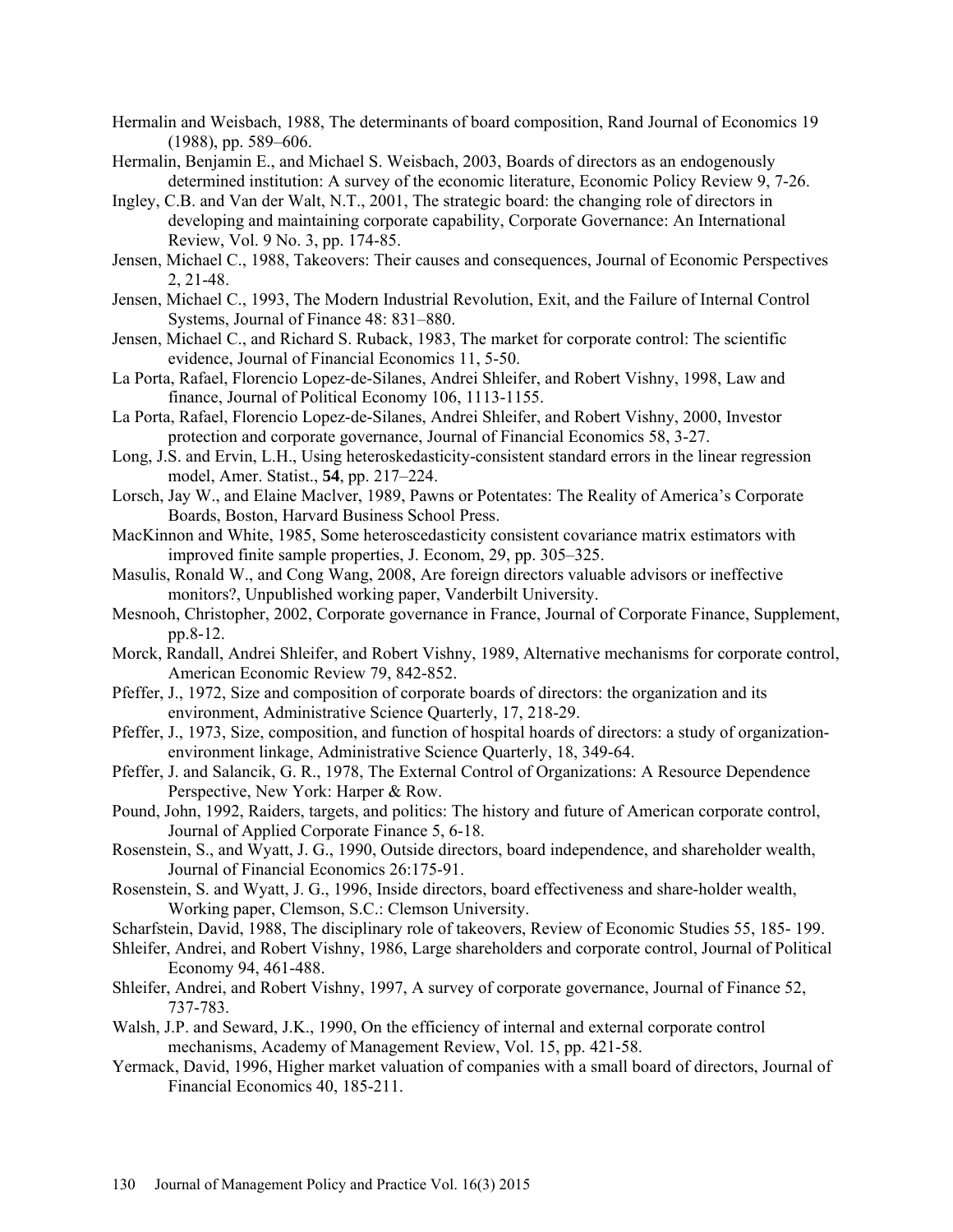Zaheer, A., Bell, G.G., 2005, Benefiting from network position: firm capabilities, structural holes, and performance, Strategic Management Journal 26, 809-825.

### **APPENDIX**

#### **TABLE 4**

**THE EFFECTS OF INTERNAL & EXTERNAL GOVERNANCE ON FIRMS' PERFORMANCE** This table presents a probit regression model. The dependent binary variable is *Survival* is a binary variable that measures firms' survival probability and it is coded 1 if the firm is still functioning, 1, otherwise 0. *Board Size* is the total number of directors on the board. *Academic Director* is the proportion of the academic directors to total directors serving on each board. *Independent Director* is the ratio of outside director to the total number of director serving on each board. *Directors' age* is the average sum of age of all directors serving on a board. *White Director is* a proxy to ethnicity and it is the ratio of white directors to the total directors serving on each board. *Female Directors* is a proxy to gender and it is the proportion of females to the total number of directors serving on each board. *Directors' voting power* is the sum ratio of all directors' ownership of each board to the total outstanding shares in a firm. *Interaction term* is the interaction between a female director and an academic director; it helps in understanding the moderating effects that both moderate the firms' surviving during an uncertainty or a financial crisis. *G-Index* is a variable that measures the IRRC anti-takeover provisions for in the aggregate. It is constructed by adding a point for each provision that reduces shareholders right in a firm. *Sector and year* are proxies to control for time and entity effects. Standard errors in parentheses + p<0.10, \* p<0.05, \*\* p<0.01, \*\*\* p<0.001.

|                                | (1)         | (2)             | (3)             | (4)             | (5)             | (6)             | (7)                  |
|--------------------------------|-------------|-----------------|-----------------|-----------------|-----------------|-----------------|----------------------|
|                                | survival1   | survival1       | survival1       | survival1       | survival1       | survivall       | survival1            |
| <b>Board Size</b>              | 0.113       | 0.122           | 0.184           | 0.200           | $0.295*$        | 0.415           | $1.499*$             |
|                                | (0.81)      | (0.82)          | (0.99)          | (1.22)          | (2.07)          | (2.22)          | (2.46)               |
| Academic Directors             | 3.408       | 3.660           | 0.351           | 0.423           | 1.977           | 4.580           | $-40.10^*$           |
|                                | (0.74)      | (0.82)          | (0.06)          | (0.07)          | (0.30)          | (0.62)          | $(-2.21)$            |
| G-Index                        | $-1.365***$ | $-1.385***$     | $-1.341***$     | $-1.303***$     | $-1.311***$     | $-1.389***$     | $-3.452$ **          |
|                                | $(-4.49)$   | $(-4.54)$       | $(-4.44)$       | $(-4.14)$       | $(-4.17)$       | $(-3.72)$       | $(-3.29)$            |
|                                |             |                 |                 |                 |                 |                 |                      |
| <b>Independent Directors</b>   |             | 0.597<br>(0.43) | 3.036<br>(1.39) | 3.045<br>(1.42) | 3.205<br>(1.54) | 4.131<br>(1.83) | $17.75***$<br>(2.70) |
|                                |             |                 |                 |                 |                 |                 |                      |
| Directors' Age                 |             |                 | 0.161           | 0.160           | 0.148           | $0.204*$        | $0.744***$           |
|                                |             |                 | (1.82)          | (1.77)          | (1.61)          | (2.11)          | (2.87)               |
| White Directors                |             |                 |                 | $-0.427$        | $-0.607$        | $-0.496$        | 0.948                |
|                                |             |                 |                 | $(-0.33)$       | $(-0.47)$       | $(-0.36)$       | (0.45)               |
| <b>Female Directors</b>        |             |                 |                 |                 | 2.782           | 3.390           | $-1.581$             |
|                                |             |                 |                 |                 | (1.08)          | (1.14)          | $(-0.38)$            |
|                                |             |                 |                 |                 |                 |                 |                      |
| Directors' Voting Power        |             |                 |                 |                 |                 | $-0.0576$ *     | $-0.0836$            |
|                                |             |                 |                 |                 |                 | $(-2.00)$       | $(-1.71)$            |
| Interaction (Female*Academics) |             |                 |                 |                 |                 |                 | $325.0*$             |
|                                |             |                 |                 |                 |                 |                 | (2.50)               |
| $_{\rm cons}$                  | $16.93***$  | $16.65***$      | 4.181           | 3.828           | 3.350           | $-0.734$        | $-25.81$             |
|                                | (3.71)      | (3.51)          | (0.53)          | (0.51)          | (0.44)          | $(-0.09)$       | $(-1.84)$            |
| $\overline{N}$                 | 136         | 136             | 136             | 136             | 136             | 136             | 136                  |
| Wald chi2                      | 27.93       | 27.73           | 27.92           | 29.08           | 28.87           | 42.19           | 18.00                |
| Prob > chi2                    | 0.000       | 0.000           | 0.000           | 0.0001          | 0.000           | 0.000           | 0.0352               |
| Pseudo $R^2$                   | 0.7476      | 0.7484          | 0.7766          | 0.7778          | 0.7834          | 0.7992          | 0.8497               |

*t* statistics in parentheses  $p < 0.05$ ,  $p < 0.01$ ,  $p < 0.001$